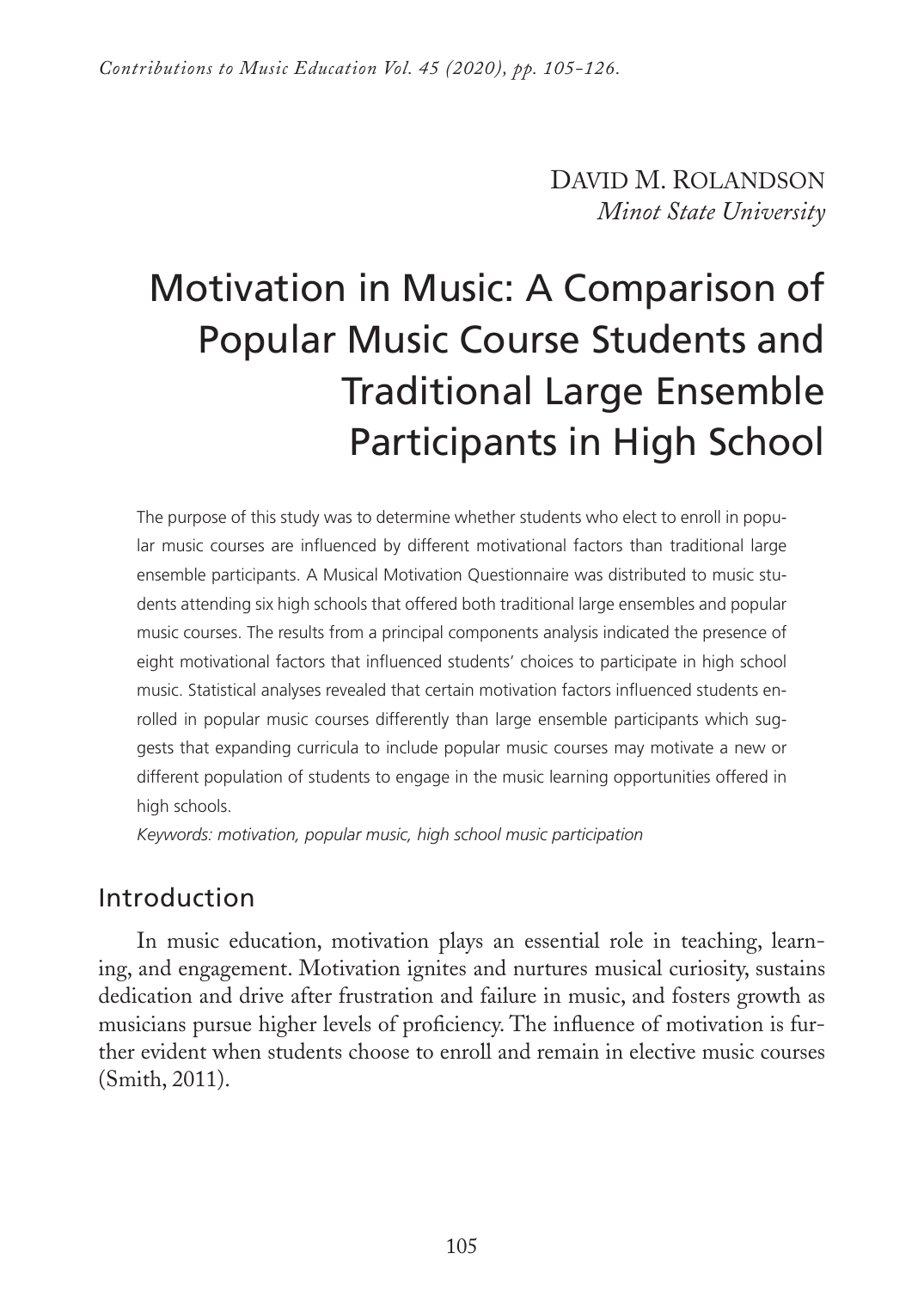### Contributions to Music Education

Music students' motivation should be viewed as a dense, interwoven blanket of influences impacting decisions and choices. Motivation directly impacts how long and how intensely students will engage in music-learning and performing. Motivational influences can be classified as either long-term or situational influences (Smith, 2011). Additionally, motivational influences can be classified as either intrinsic or extrinsic depending on whether they originate from within or from outside student musicians (Asmus, 1994).

Early in students' lives, their relationships with parents, teachers, and peers serve as strong influences on motivation. Parents (caregivers) can support student motivation in music by creating musical home environments (Brand, 1986), providing access to lessons, and encouraging practice (Davidson, Sloboda, & Howe, 1995). In educational settings, music teachers foster student motivation by creating positive, supportive relationships with students (Sloboda & Howe, 1991) and further influence motivation, both positively and negatively, by providing feedback and criticism (Atlas, Taggart, & Goodell, 2004; Duke & Henniger, 1998). Students can also be motivated by the social benefits that music-making offers, which helps to explain why many peers choose to participate and continue in musical activities together (Hewitt & Allan, 2012; MacIntyre, Potter, & Burns, 2012). While peers are often a positive motivating force behind participation, they can also influence others to discontinue music instruction (Driscoll, 2009).

Self-efficacy can also play a critical role in music student motivation because students use self-efficacy beliefs to determine whether they might be able to succeed at musical tasks. Researchers have found a strong relationship between successful performance and high self-efficacy beliefs among music students (Mc-Cormick & McPherson, 2003; Zelenak, 2015). High self-efficacy beliefs can also motivate musicians to continue learning and improving (Sichivista, 2007). Students primarily increase self-efficacy by successfully accomplishing musical tasks and receiving formal musical training (Ritchie & Williamon, 2011).

Researchers have also examined *attribution theory* as it relates to motivation in music education. Attribution theorists suggest that student motivation can be impacted in different ways when students attribute the causes of their successes and failures to factors within and outside of their control. Generally, young music students with little musical training attribute musical success and failure to internal factors such as cognition and inherent ability. As they age and gain experience, students tend to place greater importance on effort (Asmus, 1986; Asmus & Harrison, 1990; Martin, 2012), but they may not attribute the same causal factors to both success and failure (Austin & Vispoel, 1998).

Closely related to *attribution theory* is achievement goal theory which refers to the belief that student motivation is guided by two types of goals: *intrinsic mastery*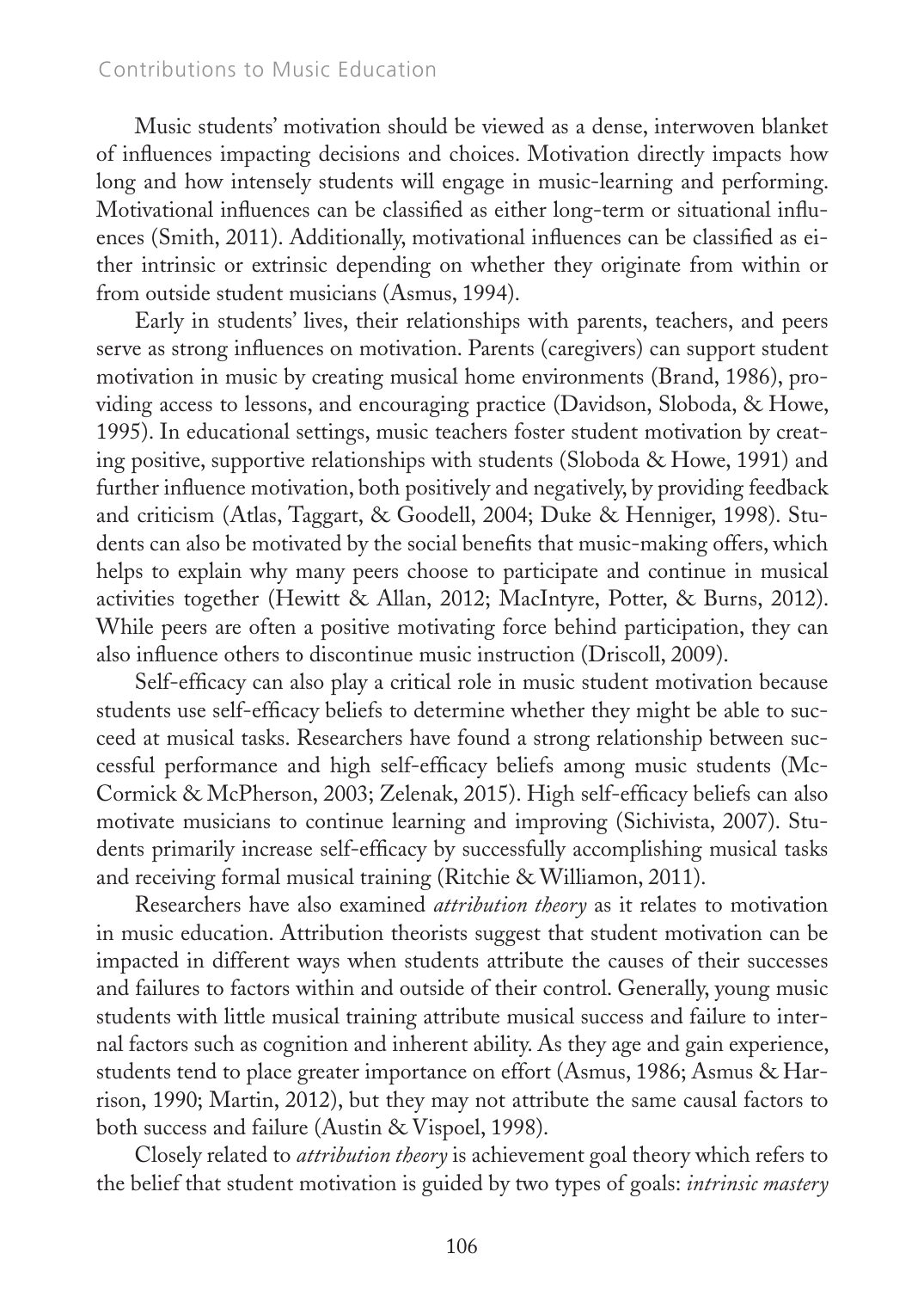*goals* (i.e., personal desires to develop skills and acquire knowledge) and *extrinsic performance goals* (i.e., motivation generated through social comparisons). Schmidt (2005) surveyed 300 band students in grades 7-12 using a questionnaire adapted from previous motivation measurement tools (Asmus & Harrison, 1990; Marsh, Craven, Hinkley & Debus, 2003) that was designed to measure students' commitment to band, self-concept in instrumental music, and various known motivation orientations. The motivation variables examined using the two-factor model (Marsh et al., 2003) included: mastery, intrinsic motivation, individual achievement, cooperation, competition, ego, success, and failure. Using Pearson correlations and factor analysis, Schmidt (2005) found that instrumental music students often attribute success to hard work, the pursuit of musical goals, and cooperation with other student musicians. Conversely, they placed less importance on competing against peer musicians or feeding their egos through competition. Schmidt, Zdzinski, and Ballard (2006) further examined these motivation variables in undergraduate music education majors, and found that they were often motivated by mastery, cooperation, and intrinsic motivation which were linked directly to their views of success and achievement. In other words, music education majors evaluated their own success by achieving personal goals, mastering challenging tasks, and collaborating with others.

Markus and Nurius (1986) theorized that people possess multiple possible selves or thoughts and visions of what they might become, what they hope to become, and what they fear becoming. Markus and Nurius suggested that *possible selves* can influence motivation to engage in various activities in the present. Campbell (2009) identified strong relationships between music participation and *music possible selves*, and suggested that *music possible self beliefs* explain the "conceptual link between cognition and motivation" (p. 2) in music learning. She investigated the relationships between participation in music electives, gender, and *musical possible self beliefs* in middle school students enrolled in large ensembles and general music courses. According to Campbell, if teachers are able to connect school music curricula with student engagement with music outside of schools, and connect the curricula to students' visions of their future musical engagement, adolescents may view music learning as more relevant in their everyday lives and, as a result, increase participation in music.

In a separate investigation of musical *possible selves*, Schnare, MacIntyre, and Doucette (2012) found that adult musicians (i.e., performed on at least one instrument including the voice) hoped for and expected futures in which they improved musically, continued learning through formal lessons and postsecondary training, made social connections through music, acquired success as musicians, and enjoyed the musical experiences in which they were engaged.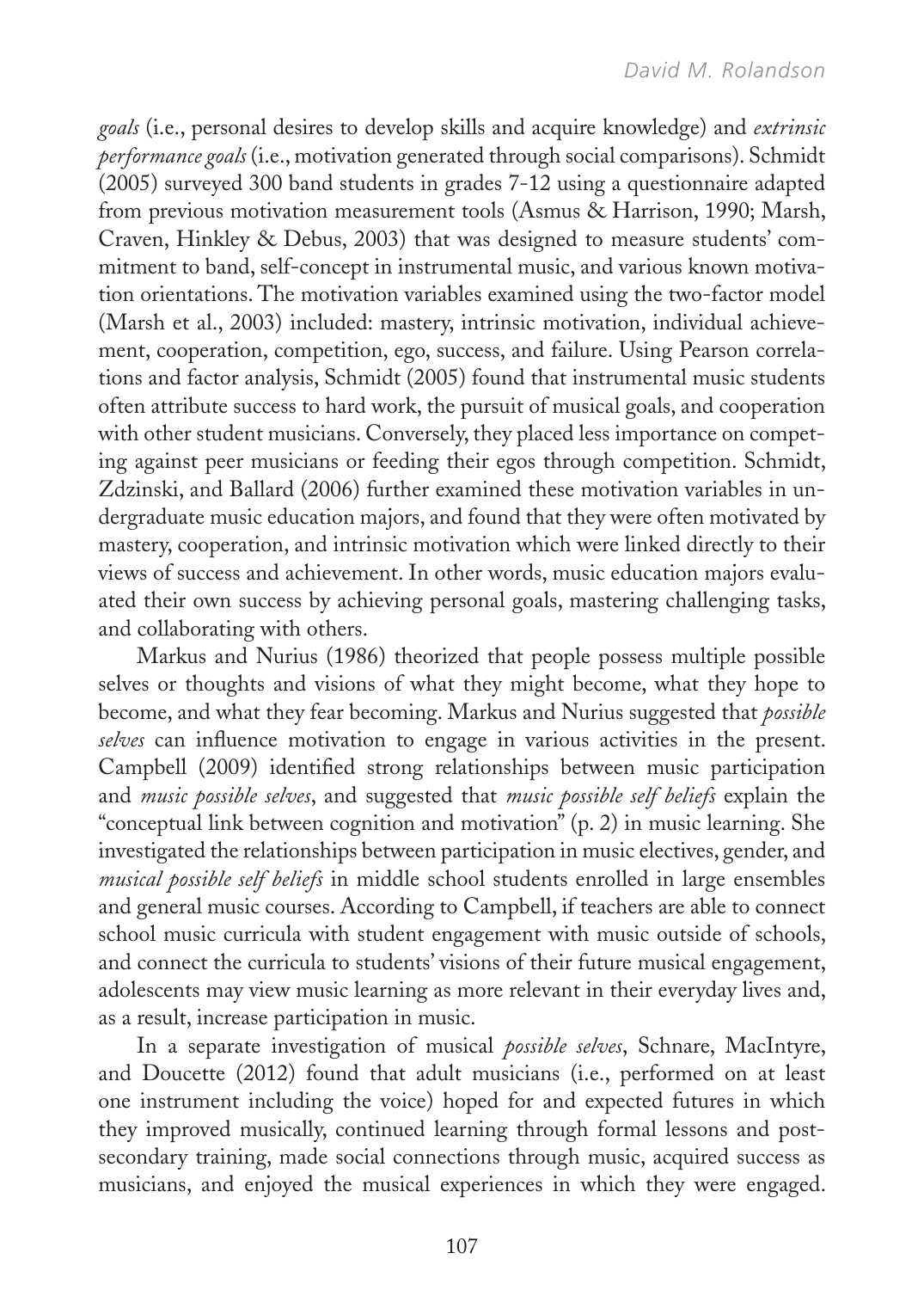When envisioning future musical engagement, musicians simultaneously expressed fears including: losing facility due to age, injury, or illness; being too busy to practice; being unable to make a living solely as a musician or experiencing financial difficulties as a musician; and being considered a poor musician by others. Schnare et al. concluded that most musicians' *musical possible selves* are comprised of a balance between positive hopes and negative fears. In general, musicians set goals and construct plans to pursue the musical futures they hope to achieve while simultaneously working to avoid obstacles that would result in outcomes they fear. The goals and outcomes musicians and music students expect to achieve, hope to achieve, and try to avoid directly influence their motivation to engage in music learning and music making.

Finally, by using *expectancy-value theory* to investigate motivation, researchers have found that the subjective task value students assign to music learning and musical activities can be one of the strongest influences on whether they decide to engage with music. According to Smith (2011), subjective task value is what individuals use when attempting to answer the questions "Do I want to do this task and why?" (p. 282). Wigfield and Eccles (2000) suggested that task (or achievement) value is multifaceted containing several distinct components. The first component, attainment value, refers to the importance students place on tasks. Intrinsic value is generated from the enjoyment they receive from those tasks or activities. Utility value refers to how students envision tasks fitting into both short- and long-term goals. Finally, cost refers to how decisions might limit or impact other activities, the amount of effort and energy needed to engage in an activity, and any emotional expenditure that may occur as the result of an activity or decision. Students possess different self- and task-perceptions associated with various activities including music (Eccles, Wigfield, Harold, & Blumenfeld, 1993). Often, the activities students engage in (e.g., curricular music) are those in which they have high expectations for success. In fact, researchers found that more successful musicians may possess stronger motivation to continue with music learning and participation (Denissen, Zarrett, & Eccles, 2007).

Gates (1991) described how *expectancy-value theory* can be observed in school music programs while describing various types of music participants. According to Gates, music participants can be divided into six classifications (e.g., professional musicians, apprentice musicians, amateurs, hobbyists, recreationists, dabblers), and each group of participants will sustain costs over benefits for different periods of time. Professionals and apprentices sustain costs over benefits as long as it is economically feasible because they view music as work. Amateurs and hobbyists sustain costs over benefits over long periods of time because they consider music to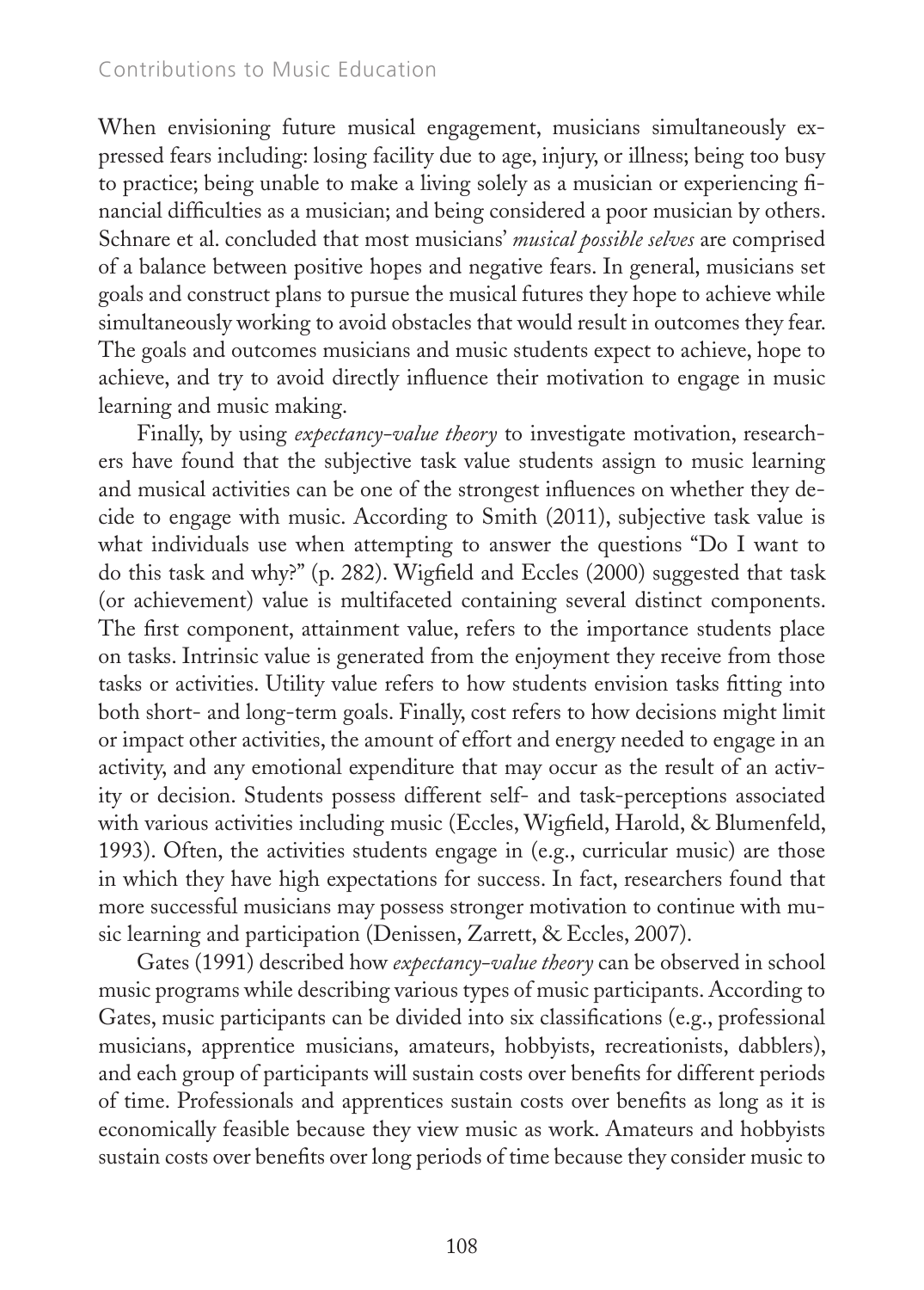be a serious leisure activity. Recreationists and dabblers sustain costs over benefits only as long as music remains entertaining. Therefore, depending on the role music plays in students' lives, some students will naturally dropout over a given period of time, while others will become involved and sustain participation for much longer. To ensure continued music participation in schools, Gates recommended diversifying curricular music offerings to appeal to and retain the different classes of music participants. The same types of courses (e.g., large performing ensembles) that attract and retain highly skilled musicians such as apprentices are not necessarily the same types of courses that appeal to amateurs, hobbyists, and certainly not recreationists or dabblers. This is especially true if music courses are designed as though all students are apprentices rigorously working towards becoming professional musicians.

### *Popular Music Courses*

In the United States, approximately 34% of students take at least one music course during high school (Elpus, 2014). Although 90% of U.S. high schools offer music instruction, less than 20% of those schools require students to take a music course making music instruction an elective choice for the majority of students (Abril & Gault, 2008; Parsad & Spiegelman, 2012). High school students who do wish to study music often must choose from a short list of performing ensembles (e.g., concert band, choir, orchestra) which are the most common music courses offered in secondary schools (Abril & Gault, 2008; Stewart, 1991).

Some scholars have suggested that the majority of students exhibit a lack of interest in curricular music because large performing ensembles lack relevance in their lives and fail to reflect the music of local cultures and ethnicities (Kratus, 2007; Williams, 2011). In recent years, courses in popular music, song writing, and music technology (among others) have started to emerge in school music curricula across the United States (Abramo, 2010; Abril & Gault, 2008; Dammers, 2012; Tobias, 2010). Researchers have found that music instruction using popular music styles and instruments (e.g., guitars, computers) can provide students with meaningful music learning experiences, but only when the music is approached in a manner that is authentic to the music learning that exists outside of schools. Learning popular music becomes more authentic when students have opportunities to explore musical interests independently and experiment with music collectively, make independent and group musical decisions (Allsup, 2003; Woody, 2007), participate regardless of prior experience or ability level (Abramo, 2010), and relate musical experiences to musical engagement outside of school (Tobias, 2010). While some teacher influence, guidance, or oversight is necessary within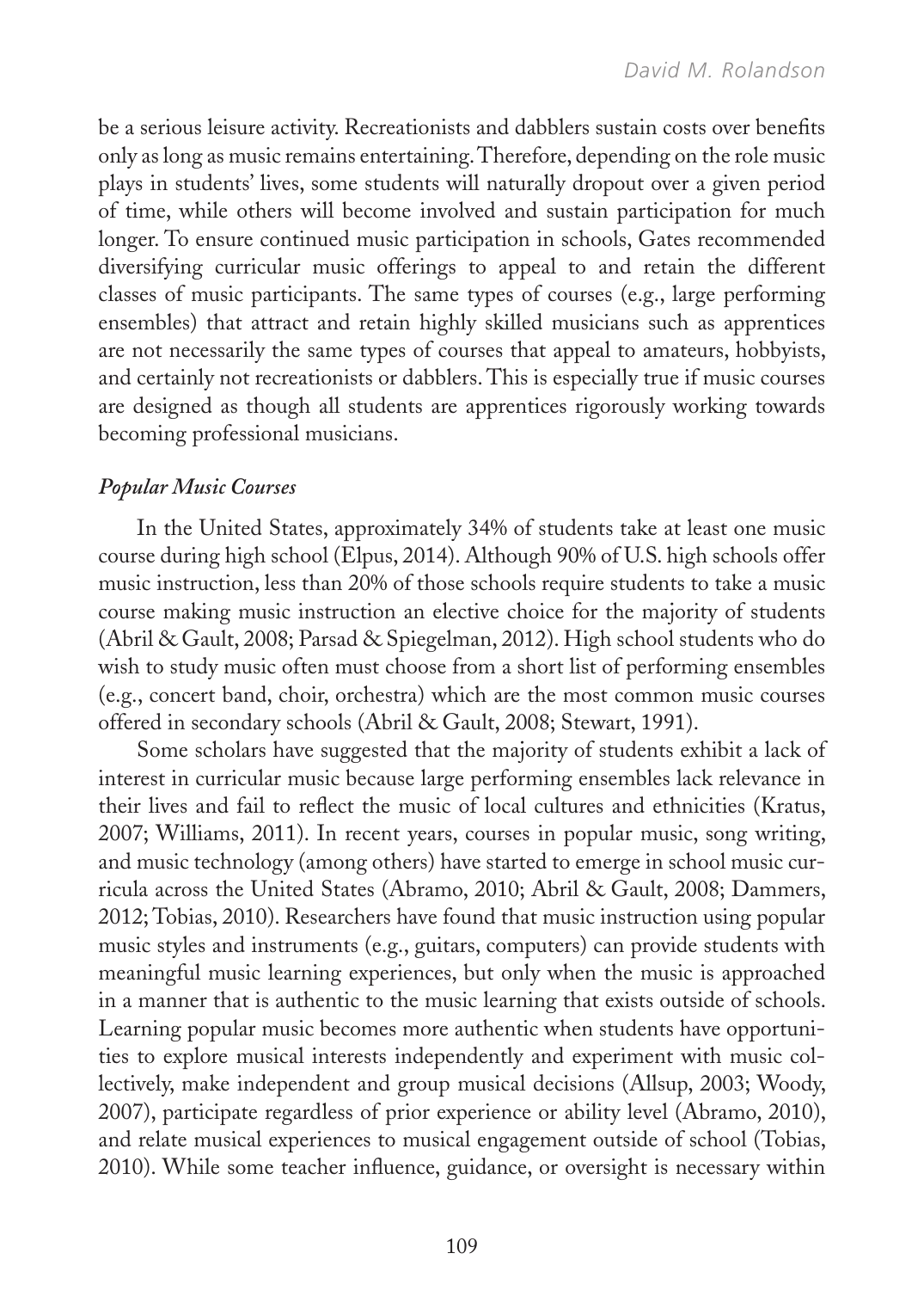### Contributions to Music Education

school settings, students desire opportunities to learn "their music" in ways that are authentic and representative of the music learning that occurs outside of schools. If approached in an authentic manner, popular music courses may inspire and fuel student motivation, help students envision future engagement with music, and help draw new students into music programs (Abramo, 2010; Dammers, 2012; Tobias, 2010). In addition, the inclusion of popular music courses in schools may decrease student attrition in music programs (Driscoll, 2009).

### *Purpose and Research Questions*

Historically, researchers have examined student motivation in traditional, classical music settings. As popular music courses begin to emerge in school curricula, it is unclear whether popular music students' motivation to engage with music differs from students enrolled in large performance ensembles. Investigating the motivation of this emerging population of music students could help music teachers better understand how curricular popular music courses impact student engagement, enrollment, and sustained participation in school music programs.

The purpose of this study was to determine whether students who elect to enroll in popular music courses are influenced by different motivational factors than traditional large ensemble participants. The research questions used in this study were:

- 1. What motivational factors influence high school students' choices to enroll in and sustain participation in curricular music courses?
- 2. Do specific motivational factors influence students in popular music courses differently than students enrolled in traditional large ensemble courses?

# Method

To answer the stated research questions, survey data was collected from sampled participants using a single, researcher-designed measurement tool named the *Musical Motivation Questionnaire* (MMQ). The MMQ was designed to measure the influence of different motivation variables on participants' choices to enroll and sustain participation in curricular music courses. MMQ items were adapted from established and reliable quantitative measures of motivation (Asmus & Harrison, 1990; Campbell, 2009; Schmidt, 2005; Svengalis, 1978) each representing a variety of motivational influences. Included on the MMQ were 60 randomly ordered motivation variables representing 13 previously established categories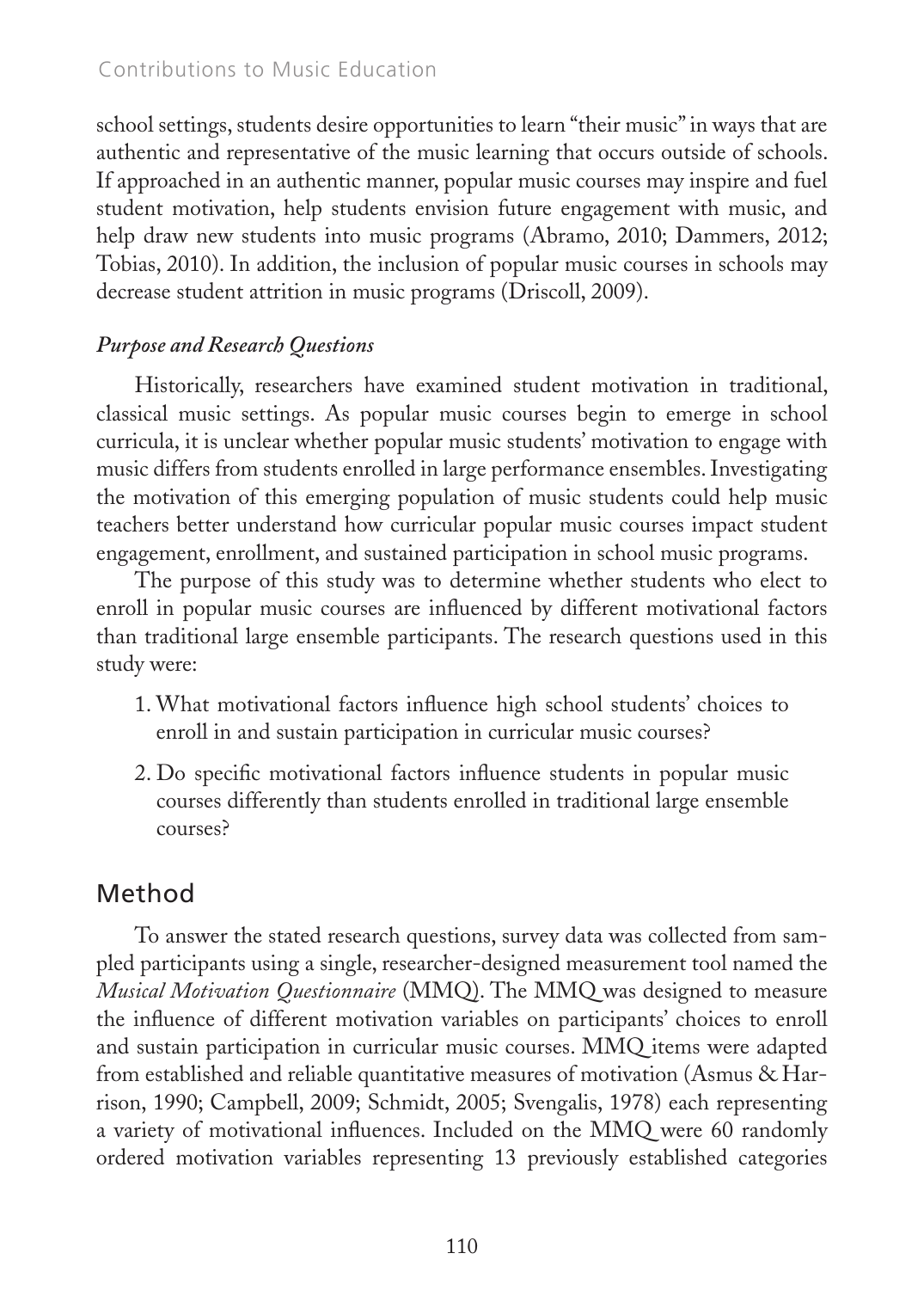of motivational influence and three items used to obtain demographic information (sex, age, and music class enrollment) from participants. Non-demographic MMQ items were measured using a six-point Likert-type scale ranging from *strongly disagree* to *strongly agree*. There were no neutral responses (e.g., *neither agree or disagree*) included on the MMQ to minimize the social desirability bias and several items contained reversed (i.e., negative) wording to reduce response bias.

Following full Institutional Review Board (IRB) approval, a sample of potential participants from a rural high school in Minnesota pilot-tested the MMQ  $(N = 113, M = 15.6$  years,  $SD = 1.15$ ). The participating high school was used solely for pilot testing, and none of the participants' responses were included in the main research study. Students were enrolled in a large instrumental ensemble, a large choral ensemble, a popular music (i.e., guitar) course, both large instrumental and choral ensembles, and popular music and large ensemble courses concurrently (instrumental ensemble,  $n = 24$ ; choral ensemble,  $n = 44$ ; popular music,  $n = 7$ ; instrumental and choral,  $n = 28$ ; popular music and large ensemble,  $n = 9$ ). In addition to completing the MMQ, pilot test participants provided feedback on questionnaire items that were difficult to understand. An independent music education expert also evaluated the MMQ to strengthen the content validity of the measurement instrument.

When viewed as a single, comprehensive measure of musical motivation, the pilot tested MMQ was determined to have high internal consistency (Cronbach's  $\alpha$  = .924). Principal components analysis (PCA) and a subsequent parallel analysis of the pilot test data revealed that six components had eigenvalues exceeding the corresponding criterion values for a randomly generated data matrix of the same size. This six-component solution explained a total of 58.5% of the variance. The results from the pilot test PCA gave me confidence that the MMQ could be used in the primary research study to successfully identify the larger underlying motivational factors that influence students' participation in music courses.

Following pilot testing and external expert review, slight modifications were made to the MMQ. First, the list of possible music courses that participants could select from was alphabetized to reduce any perceptions of researcher bias for certain music courses. Second, four questionnaire items were replaced. Pilot test participants identified two of the original motivation statements as duplicate or very similar to other questionnaire items, and they were subsequently replaced. Two additional items were replaced to balance the representation of the 13 motivation categories represented on the MMQ. The revised MMQ contained the same number of variables and represented the same 13 motivation categories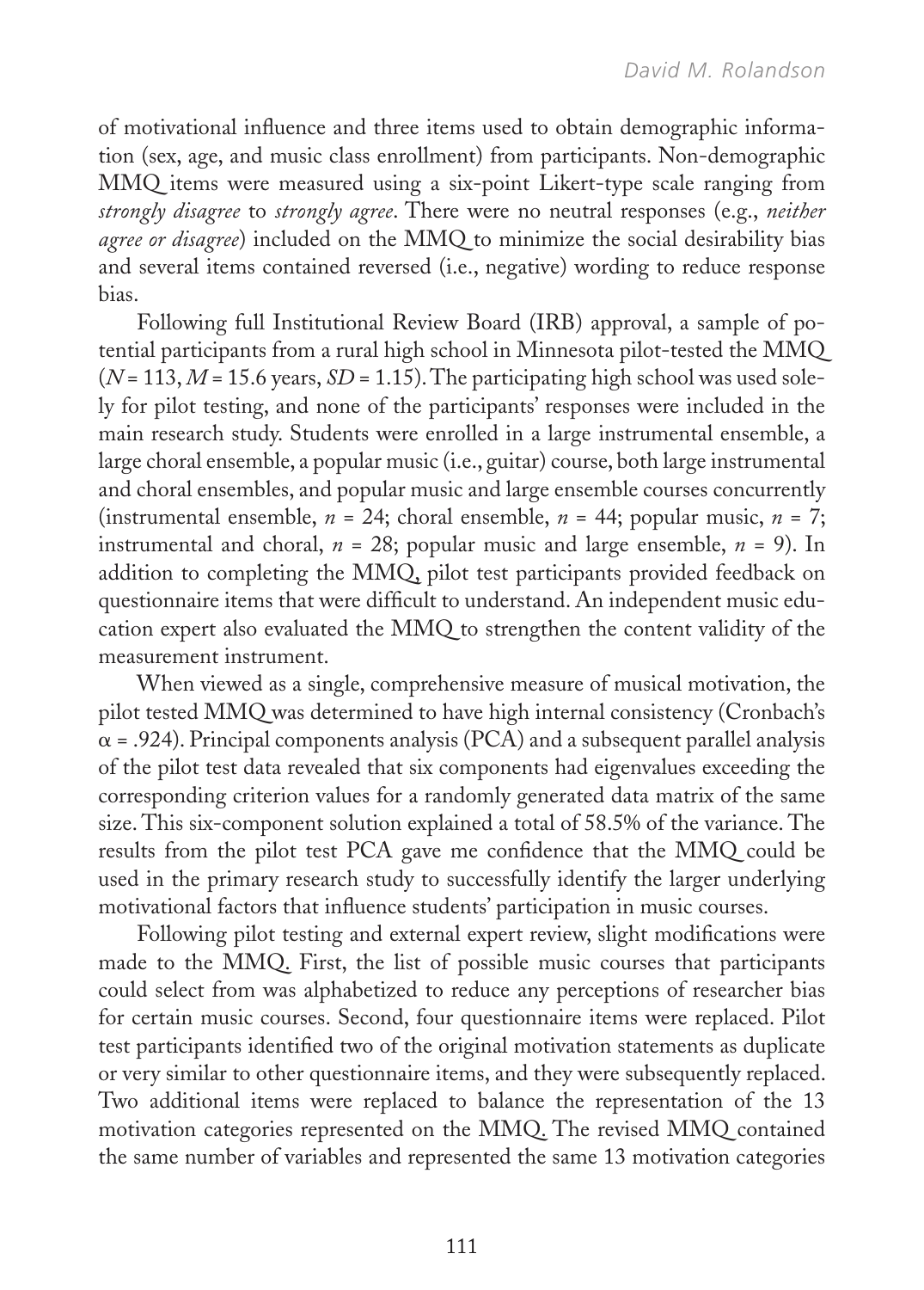as the pilot test MMQ, but now each category was represented with at least four and no more than five motivation statements.

# Results

During a two-month period, cross-sectional data was collected, in-person during a single visit to each of six participating high schools. Music teachers served as gate-keepers allowing all consenting participants to complete paper copies of the MMQ, by hand, with either a pen or pencil during scheduled class meetings. Music students from six participating high schools in Minnesota that offered both popular music and traditional large ensemble music courses were invited to participate in this study (*N* = 2,059). All participants were enrolled in traditional, large ensemble courses, and/or popular music courses. The large performance ensembles represented in this sample included concert bands, string orchestras, an all-male chorus, three all-female choruses, and multiple mixed-voice choruses. The popular music courses represented in this sample included guitar classes, music technology courses focused on sampling and creating electronic music through computer software (e.g., *GarageBand*) and electronic instruments (e.g., keyboards), and a vocal music course that focused on learning and performing popular music.

Of the potential participants, 1,714 completed the MMQ resulting in a response rate of 83.24% ( $n = 687$  males;  $n = 1,000$  females;  $n = 27$  sex not identified). Participants ranged in age from 13 to 19 years old (*M* = 15.9 years, *SD* = 1.22). The sample included 916 students enrolled in a large instrumental performance ensemble, 448 students enrolled in a large vocal performance ensemble, 150 students enrolled in large instrumental and vocal performance ensembles concurrently, 116 students enrolled in a popular music course, and 84 students enrolled in both a large performance ensemble (either instrumental or vocal) and a popular music course concurrently.

Prior to data analysis, all Likert-type scale responses were converted to numerical values ranging from one to six (1 = *strongly disagree*; 6 = *strongly agree*). All negatively worded items were reverse scored. To answer research question one, the 60 Likert-type scale items on the MMQ were subjected to principal components analysis (PCA). Because PCA is sensitive to missing data, all participant questionnaires with missing Likert-type scale data were eliminated prior to analysis to avoid creating false factors (Tabachnick & Fidell, 2013). The internal consistency reliability of the MMQ was acceptable ( $\alpha$  = .858). Additionally, Bartlett's test of sphericity was found to be statistically significant ( $\chi^2$  = 55,599.815; df = 1770;  $p \leftarrow .001$ ), and the KMO measure was determined to be suitable (KMO = .932)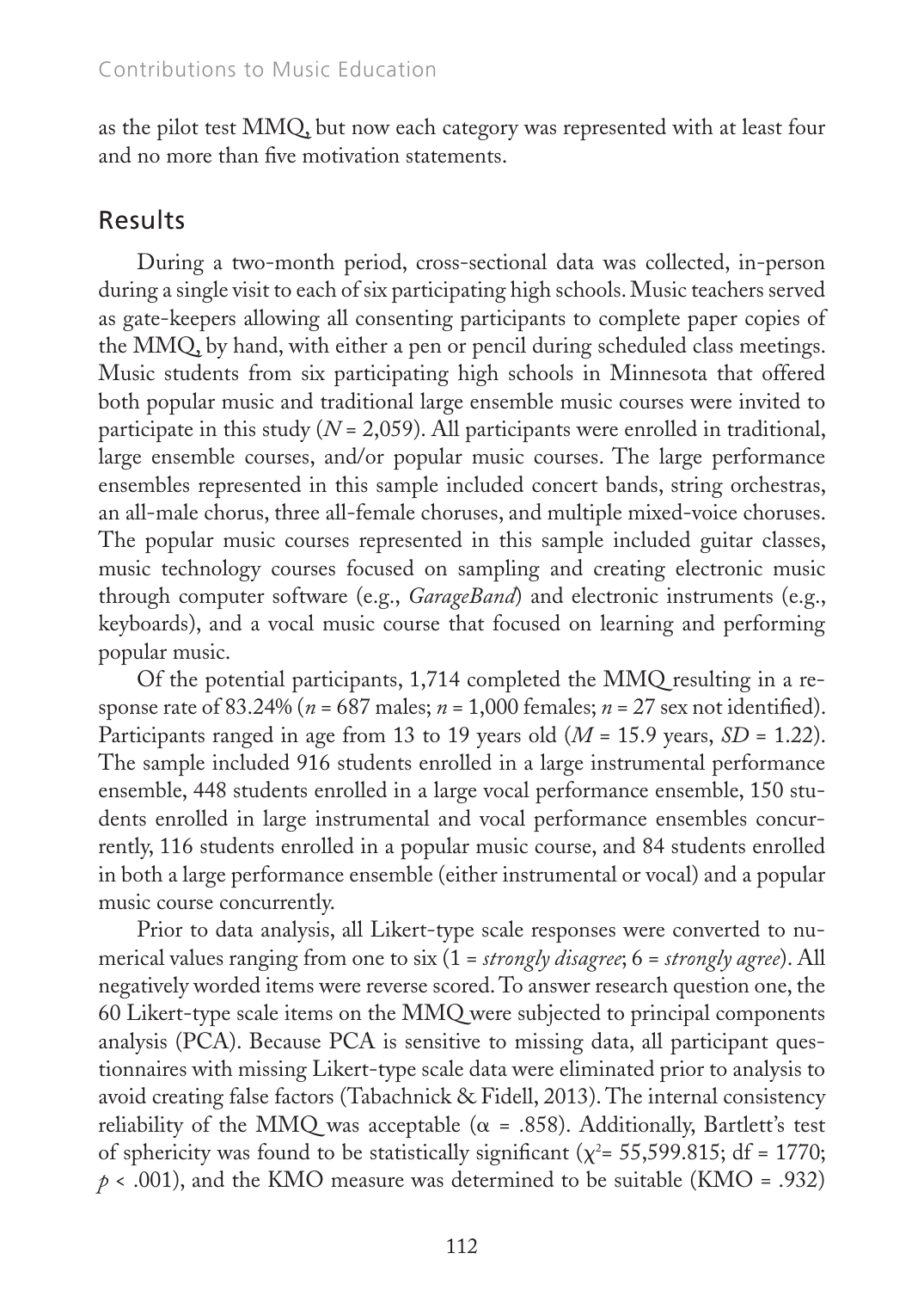which indicated that use of this data set would result in reliable principal components (Pallant, 2010).

Although Kaiser's criterion and Catell's scree test are frequently used in PCA, Pallant (2010) suggested that these statistical procedures often overestimate the number of principal components to be extracted in the final solution. Therefore, *Monte Carlo Parallel Analysis Software* (Watkins, 2000) was used to conduct the more conservative Horn's (1965) parallel analysis which compared the size of the eigenvalues from the collected data set with randomly generated eigenvalues from 100 replications of random data sets of equal sizes. When using a parallel analysis, a researcher only retains principal components with eigenvalues that exceed the corresponding values from the random data sets. Horn's parallel analysis indicated the presence of nine principal components (PC) that accounted for 59.02% of the total variance in MMQ responses [19.75% (PC1), 11.25% (PC2), 8.91% (PC3), 5.39% (PC4), 4.18% (PC5), 2.70% (PC6), 2.49% (PC7), 2.26% (PC8), and 2.07% (PC9)]. Prior to extracting a final solution from the data set, a second PCA was conducted with oblimin rotation using a fixed number of nine principal components so that all variables would either be included in the solution or removed from further analysis. The *Pattern Matrix* shows a simple structure in which each variable loads strongest on only one principal component (see Table 1).

#### **Table 1**

| PRINCIPAL COMPONENT LOADINGS PATTERN MATRIX   |         |         |        |         |         |         |        |         |        |  |  |
|-----------------------------------------------|---------|---------|--------|---------|---------|---------|--------|---------|--------|--|--|
| PC1: Music Making Pleasure and Future         | (Q8)    | (054)   | (O44)  | (048)   | (030)   | (031)   | (052)  | (Q7)    | (056)  |  |  |
| <b>Musical Engagement</b>                     | .747    | .719    | .705   | .580    | .535    | .482    | .457   | .439    | .386   |  |  |
| PC2: Approach Musical Success and Avoid       | (Q17)   | (Q23)   | (Q10)  | (037)   | (Q11)   | (Q9)    | (016)  | (Q6)    |        |  |  |
| <b>Musical Failure</b>                        | .860    | .822    | .813   | .779    | .763    | .743    | .733   | .641    |        |  |  |
| PC3: Peer Musical Engagement and Social       | (Q46)   | (Q5)    | (Q27)  | (020)   | (Q19)   | (Q18)   | (Q21)  | (Q53)   | (Q3)   |  |  |
| <i>Interaction</i>                            | .839    | .772    | .750   | .712    | $-.634$ | $-.621$ | .562   | - 546   | $-391$ |  |  |
| PC4: Musical Self-Concept                     | (Q41)   | (Q25)   | (Q28)  | (Q12)   | (Q45)   | (Q38)   | (Q35)  | (Q42)   |        |  |  |
|                                               | .727    | .704    | .623   | .605    | .562    | .552    | .500   | .405    |        |  |  |
| PC5: Musical Competition and Ego              | (Q1)    | (Q15)   | (Q4)   | (Q24)   | (Q29)   | (014)   | (036)  | (Q49)   | (Q55)  |  |  |
|                                               | $-.779$ | .765    | $-764$ | $-759$  | $-.747$ | .725    | -.696  | $-.609$ | -.556  |  |  |
| PC6: Musical Mastery and Affect               | (Q47)   | (050)   | (Q60)  | (026)   | (Q34)   | (Q39)   | (Q58)  |         |        |  |  |
|                                               | $-.716$ | $-.694$ | -.666  | $-.638$ | $-.616$ | $-444$  | $-425$ |         |        |  |  |
| PC7: Music Teacher Relationships and          | (Q13)   | (059)   | (Q2)   | (033)   |         |         |        |         |        |  |  |
| Course Content                                | $-715$  | $-.670$ | $-523$ | $-428$  |         |         |        |         |        |  |  |
| PC8: Musical Background and Home              | (Q43)   | (051)   | (Q22)  |         |         |         |        |         |        |  |  |
| Environment                                   | .951    | .949    | .449   |         |         |         |        |         |        |  |  |
| PC9: Removed from further analysis due to     | (Q57)   | (040)   |        |         |         |         |        |         |        |  |  |
| unacceptable internal consistency reliability | $-485$  | $-416$  |        |         |         |         |        |         |        |  |  |
| $(\alpha = .339)$                             |         |         |        |         |         |         |        |         |        |  |  |
| No Strong Loading                             | (Q32)   |         |        |         |         |         |        |         |        |  |  |

#### *Principal Components Analysis Loadings Pattern Matrix*

\**MMQ Item Presented in Parentheses* 

\*\**Simple Structure Presented in Bolded Loadings*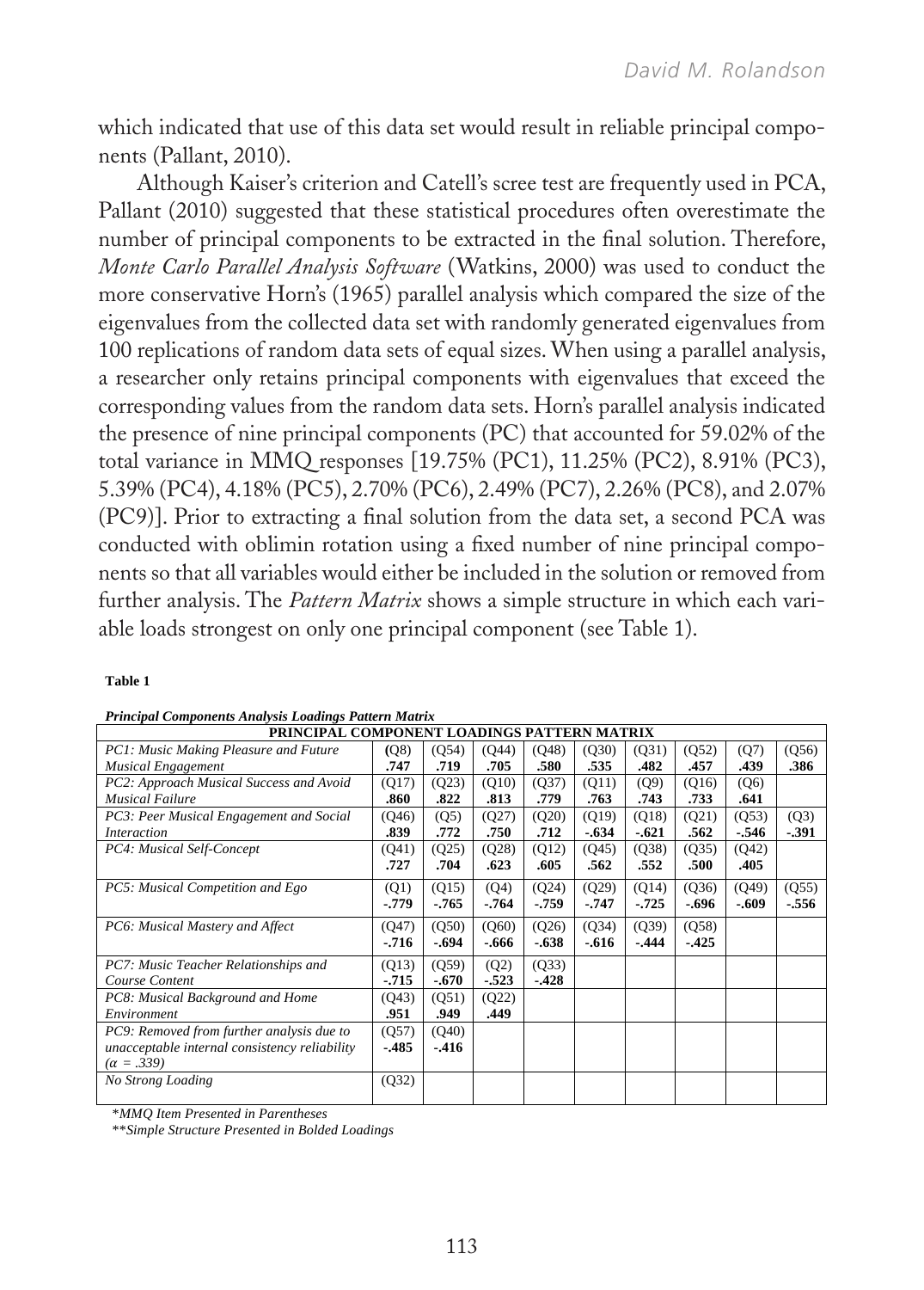The Cronbach's alpha coefficients for principal components one through eight (PC1,  $\alpha$  = .870; PC2,  $\alpha$  = .900; PC3,  $\alpha$  = .857; PC4,  $\alpha$  = .870; PC5,  $\alpha$  = .890; PC6,  $\alpha$  = .822; PC7,  $\alpha$  = .799; PC8,  $\alpha$  = .709) indicated an acceptable internal consistency reliability. The Cronbach's alpha value for principal component nine ( $\alpha$  = .339) was unacceptable, and following statistical testing, PC9 was removed from further analysis.

After determining how the variables fit together conceptually, the following names or labels were assigned to each principal component: (PC1) *Musical Enjoyment and Future Musical Engagement*; (PC2) *Approach Musical Success and Avoid Musical Failure*; (PC3) *Peer Musical Engagement and Social Interaction*; (PC4) *Mu*sical Self-Concept; (PC5) Musical Competition and Ego; (PC6) Musical Mastery and *Affect*; (PC7) *Music Teacher Relationships and Course Content*; (PC8) *Musical Back*ground and Home Environment. A sample of MMQ motivation variables, grouped by principal component loadings, are represented in Figure 1.

#### **Figure 1. Sample Variables Grouped by Principal Component Loadings**

#### **Principal Component 1** *– Music Making Pleasure and Future Musical Engagement*

- When I am an adult, I hope to have a career in music.
- In the future, I will be a great musician.
- *Making music is enjoyable.*

#### **Principal Component 2 –** *Approach Musical Success and Avoid Musical Failure*

- *I do my work in music class because I want my teacher to think that I am smart.*
- I do my work in music class because I want my teacher to be pleased with me.
- *I do my work in music class because I want to get good grades from my teacher.*

#### **Principal Component 3 –** *Peer Musical Engagement and Social Interaction*

- *I like to work with other students in music.*
- *I do my best work in music when I work on my own.\*\**
- *I enjoy being with my friends in music class.*

#### **Principal Component 4 –** *Musical Self-Concept*

- *My classmates think I do well in music class.*
- *I think I am one of the best musicians in my class.*
- *I am not very good at writing or reading music.\**

#### **Principal Component 5 –** *Musical Competition and Ego*

- *I feel most successful in music when I do better than other students.*
- *I like trying to do better than other students in music.*
- *I work harder when I try to do better than other students in music.*

#### **Principal Component 6 –** *Musical Mastery and Affect*

- *I feel most successful in music when I reach my own goals.*
- *I feel most successful in music when I really improve.*
- *I am able to feel the emotion in music.*

#### **Principal Component 7 –** *Music Teacher Relationships and Course Content*

- *I really like my music teacher(s).*
- *I do my assigned work in music because the music we learn is really interesting.*
- *I do my assigned work in music because I like learning new things about music.*

#### **Principal Component 8 –** *Musical Background and Home Environment*

- *Musical ability runs in my family.*
- *My parents are very musical.*<br>● *I started learning music at a*
- *I started learning music at a very young age.*

*\*Indicates reverse scoring occurred prior to conducting the PCA \*\*Indicates reverse scoring occurred prior to post-hoc analysis*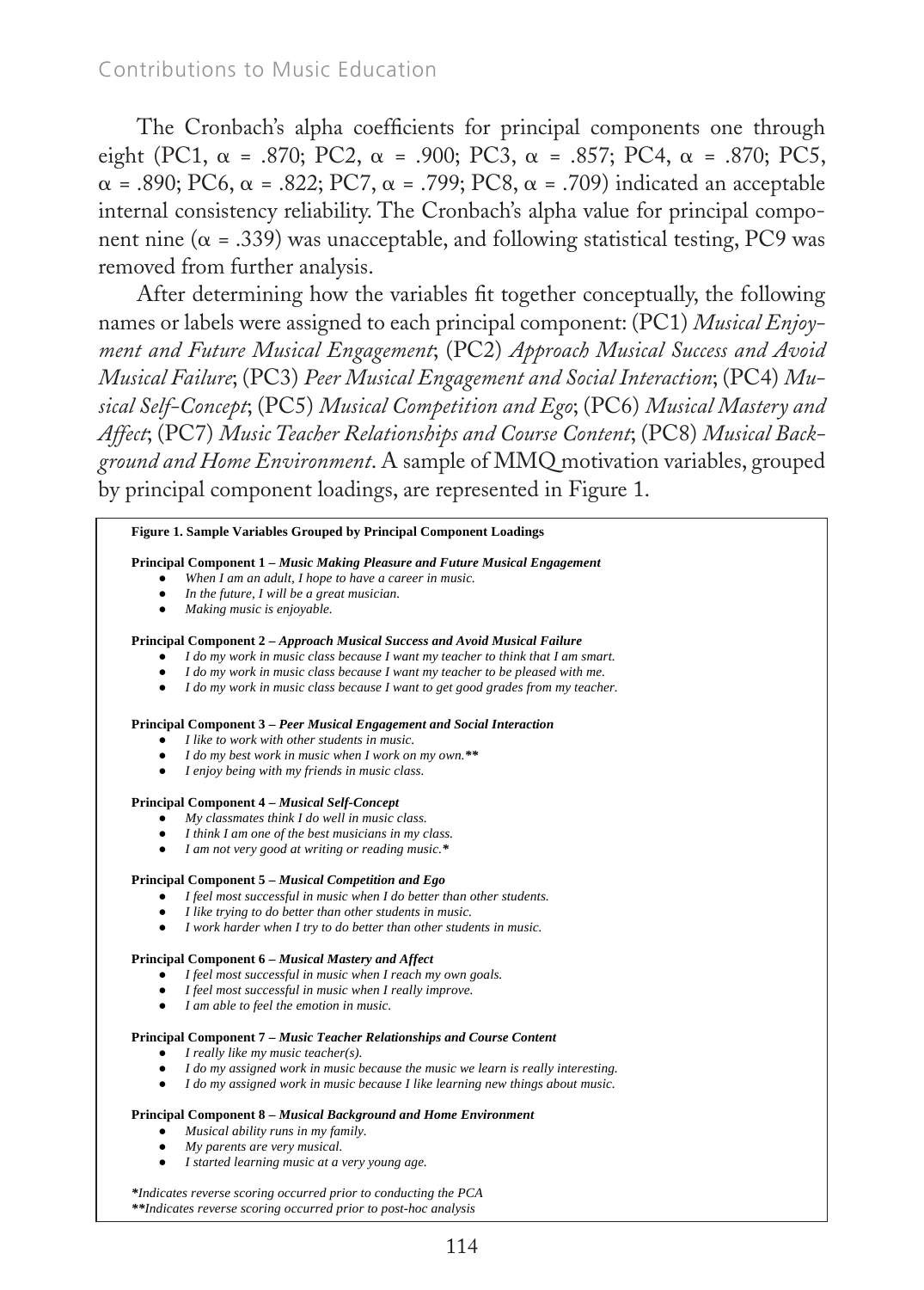Composite factor scores were generated by grouping the variables (MMQ items) by principal component and summing each participant's scores for all variables loaded within each factor (Tabachnick & Fidell, 2013). Using student course enrollment as an independent variable and summed factor scores as dependent variables, a multivariate analysis of variance (MANOVA) was used to determine whether significant differences existed between the motivational influences of students enrolled in the following music course classifications: large instrumental ensemble, large choral ensemble, both instrumental and choral ensemble, popular music course, large ensemble and popular music course. MANOVA results indicated that the eight motivational factors identified by the PCA influenced students differently in all music course groupings [Pillai's Trace = .202, *F* (32, 6604) = 10.989,  $\rho$  < .001, partial  $\eta$ <sup>2</sup> = .051]. An examination of between-subject effects and revealed significant differences in the mean scores between groups of participants for each principal component (see Table 2).

#### **Table 2**

*Multivariate Course Enrollment Effects* 

| Dependent Variable | <i>df error</i> | $M^2$    | Partial $n^2$ | Sig.    |
|--------------------|-----------------|----------|---------------|---------|
| PC <sub>1</sub>    | 1655            | 1336.728 | .046          | < 0.001 |
| PC <sub>2</sub>    | 1655            | 249.913  | .010          | .002    |
| PC <sub>3</sub>    | 1655            | 1147.811 | .055          | < 0.001 |
| PC <sub>4</sub>    | 1655            | 597.572  | .028          | $-.001$ |
| PC <sub>5</sub>    | 1655            | 248.969  | .010          | .002    |
| PC <sub>6</sub>    | 1655            | 226.031  | .028          | $-.001$ |
| PC7                | 1655            | 230.523  | .041          | $-.001$ |
| PC <sub>8</sub>    | 1655            | 118.984  | .022          | < 0.001 |

*Results significant at p < .01 Note*. Results signifcant at *p* < .01

To further explore the nature of the observed significant differences, followup one-way analysis of variances (ANOVAs) with Tukey honestly significant difference (HSD) post-hoc tests were conducted using course enrollment as an independent variable and summed factor scores as dependent variables for each principal component. A Bonferroni adjusted  $\alpha$  = .006 was used to reduce the likelihood of committing a Type 1 error. Using post-hoc analyses, all significant, between-group differences ( $\alpha$  = .01) identified through MANOVA testing were confirmed with the exception of *Musical Competition and Ego* motivation (PC5). No PC5 between-group differences were truly significant using the Bonferroni adjusted alpha level.

Post-hoc testing showed that specific motivational factors do influence students in popular music differently than students enrolled in traditional large ensemble courses. Popular music participants were less influenced by *Approaching Musical Success and Avoiding Musical Failure* (PC2) motivation (*M* = 29.64, *SD* = 9.02,  $p \times .001$ ) than participants enrolled in large instrumental ensembles ( $M = 33.37$ ,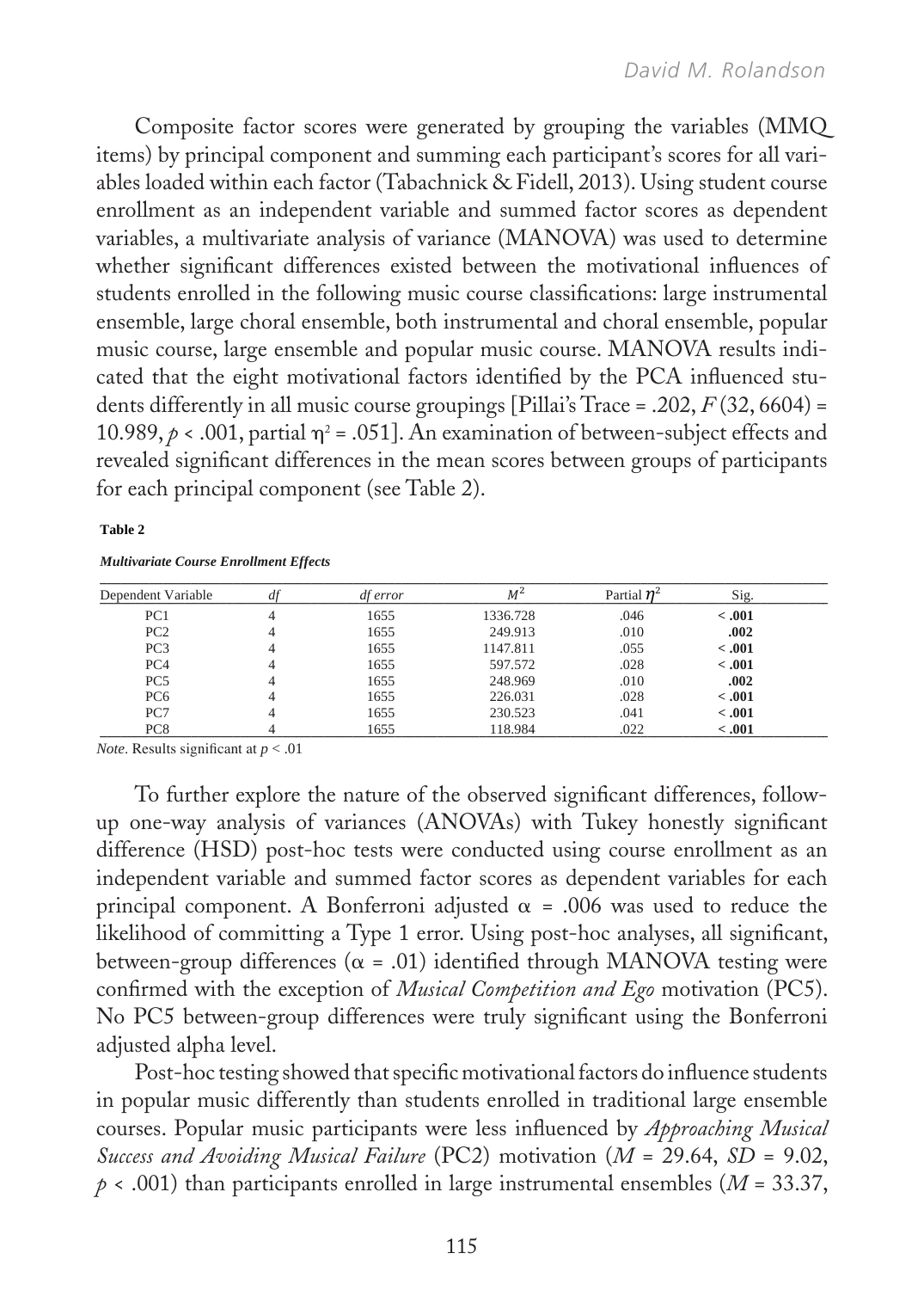$SD = 7.25$ ), large vocal ensembles ( $M = 33.63$ ,  $SD = 7.59$ ), and large instrumental and vocal ensembles concurrently (*M* = 34.45, *SD* = 8.35). *Peer Musical Engagement and Social Interaction* (PC3) motivation ( $M = 32.27$ ,  $SD = 7.38$ ,  $p < .001$ ) was also less influential on popular music students than instrumental ensemble members (*M* = 37.84, *SD* = 6.69), vocal ensemble members (*M* = 39.29, *SD* = 7.03), instrumental and vocal ensemble students (*M* = 39.22, *SD* = 6.88), and students enrolled in both a large ensemble and popular music course  $(M = 35.92, SD = 7.25, p = .002)$ .

Students enrolled solely in popular music courses were influenced less by *Musical Self-Concept* (PC4) motivation ( $M = 29.52$ ,  $SD = 6.35$ ,  $p \lt 0.001$ ) than instrumental ensemble students (*M* = 38.36, *SD* = 7.72), students enrolled in large instrumental and vocal ensemble concurrently  $(M = 35.02, SD = 7.30, p < .001)$ and students enrolled in large ensemble and popular music courses concurrently (*M* = 34.50, *SD* = 7.40, *p* < .001). Additionally, *Musical Background and Home Environment* (PC8) served as a weaker motivational influence for popular music students  $(M = 9.84, SD = 3.73)$ . This difference, however, was only statistically significant when compared with students enrolled in a large instrumental ensemble and a large vocal ensemble concurrently  $(M = 12.46, SD = 3.59, p < .001)$ .

Of all eight motivational factors examined in the present study, *Music Teacher Relationships and Course Content* (PC7) motivation appeared to have the strongest influence on popular music students ( $M = 18.35$ ,  $SD = 2.99$ ,  $p < .001$ ) and students enrolled concurrently in popular music and large ensemble courses  $(M = 18.32,$  $SD = 3.13 \, \rho \cdot .001$ ) who reported mean PC7 scores significantly higher that instrumental ensemble students ( $M = 16.83$ ,  $SD = 3.45$ ) and large vocal ensemble students ( $M = 16.66$ ,  $SD = 4.21$ ). Additionally, students enrolled in both popular music courses and large ensembles were more strongly influenced by *Music Making Pleasure and Future Musical Engagement* (PC1) motivation (*M* = 39.08,  $SD = 7.67$ ,  $p < .001$ ) than participants enrolled in a large instrumental ensemble (*M* = 33.18, *SD* = 8.03) or large vocal ensemble (*M* = 34.54, *SD* = 8.84).

# **Discussion**

The purpose of this study was to determine whether students who elect popular music courses are influenced by different motivational factors than traditional large ensemble participants. To best interpret the results of this study, it is important to understand how music students' motivation was measured using the MMQ. On the MMQ, participants were asked to rate their levels of agreement/ disagreement with 60 music motivation statements adapted from the related literature. The significant differences found in this study did not necessarily represent the presence or absence of motivational factors, but instead, represented differ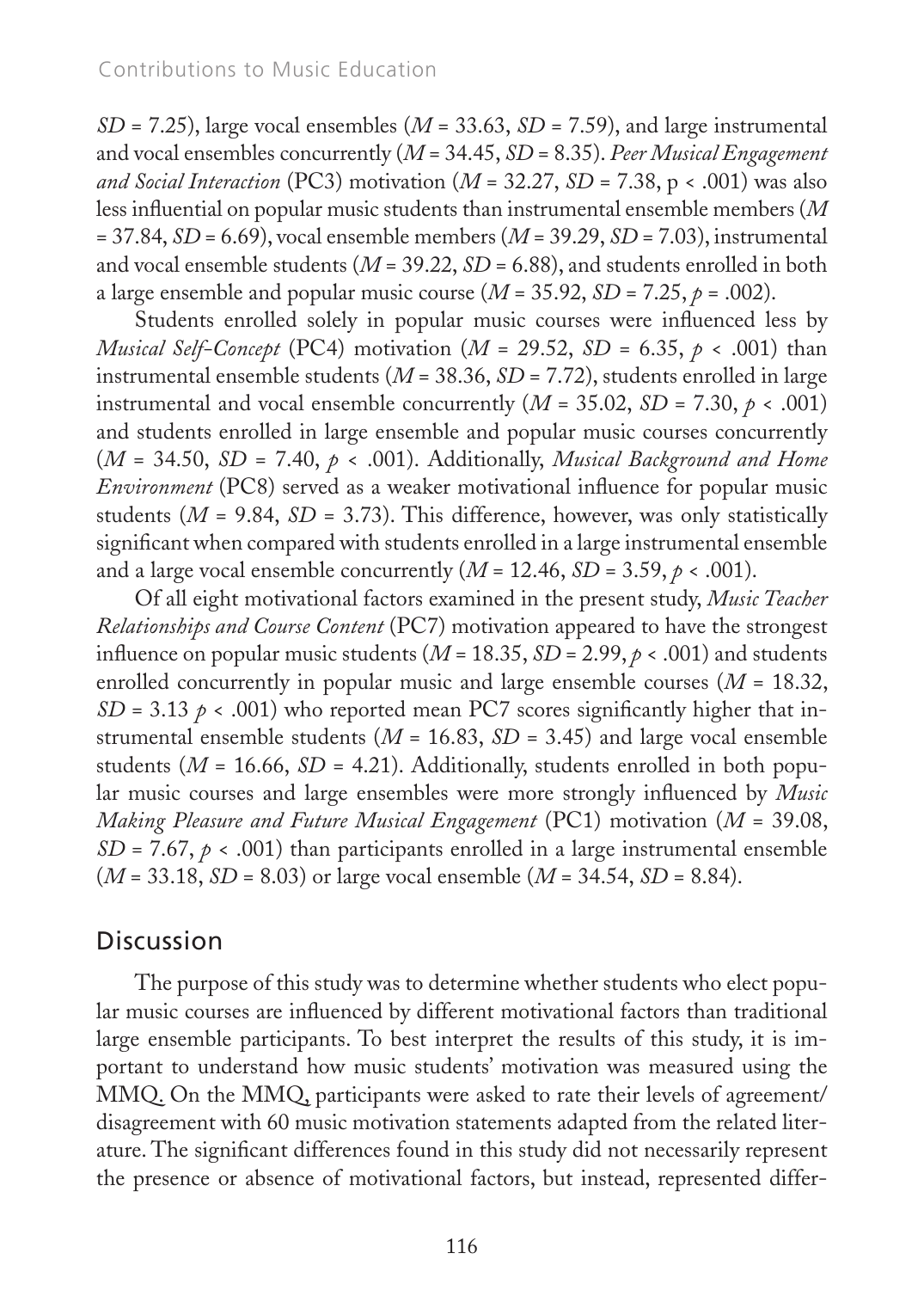ences in the strength of influence eight motivational factors had on high school music students' choices to begin and sustain participation in curricular music.

Data analysis indicated that students enrolled in popular music courses, either as their sole elective music course or in conjunction with another music elective, were influenced differently than students enrolled solely in large performance ensemble classes by certain motivational factors. Popular music course participants were influenced less by *Approaching Musical Success and Avoiding Musical Failure* (PC2), *Peer Musical Engagement and Social Interaction* (PC3), and *Musical Self-Concept* (PC4) motivations than students enrolled in traditional large ensembles. Schmidt (2005) reported that Performance/Ego Orientation, including *Approaching Musical Success and Avoiding Musical Failure*, may not act as strong motivation to instrumental (band) students. While PC2 was not found to be a strong motivational influence on popular music students in the present study, it was found to be a strong motivator for large ensemble participants (including band students), contradicting Schmidt's earlier findings. Although it is uncertain what caused results in the present study to vary from previous research, it is possible that the overall instrumental music students' group PC2 motivation scores increased because orchestra (string) students were included in the sample.

Within the context of music motivation research, *Approaching Musical Success and Avoiding Musical Failure* generally refers to students obtaining music teacher approval/avoiding teacher disapproval and receiving high academic marks/avoiding poor grades in music classes. Secondary ensemble directors often grade students heavily using non-achievement criteria such as attendance and attitude (Russell & Austin, 2010), but researchers have yet to document the prevalent grading practices in popular music classrooms. Regardless of the grading practices employed by the teachers in the present study, neither academic grades or teacher approval strongly motivated popular music students to begin or sustain participation in school music.

*Musical Self-Concept Motivation* was also not a strong influence on popular music students, especially when compared to instrumental music students and students enrolled in multiple music courses, supporting previous research by Cohen and Roudabush (2010) who found that popular music students often selfidentified as "nonmusicians" (p. 77). Self-concept and feelings of self-efficacy in music are derived largely from previous experiences with music learning, participation in music lessons, and successful past music performances (McCormick & McPherson, 2003; Ritchie & Williamon, 2011; Sichivista, 2007; Zelenak, 2015). In the present study, data on students' socio-economic status or living arrangements were not collected, but it is possible that, when compared to large ensemble students, a greater percentage of popular music students were unable to rent or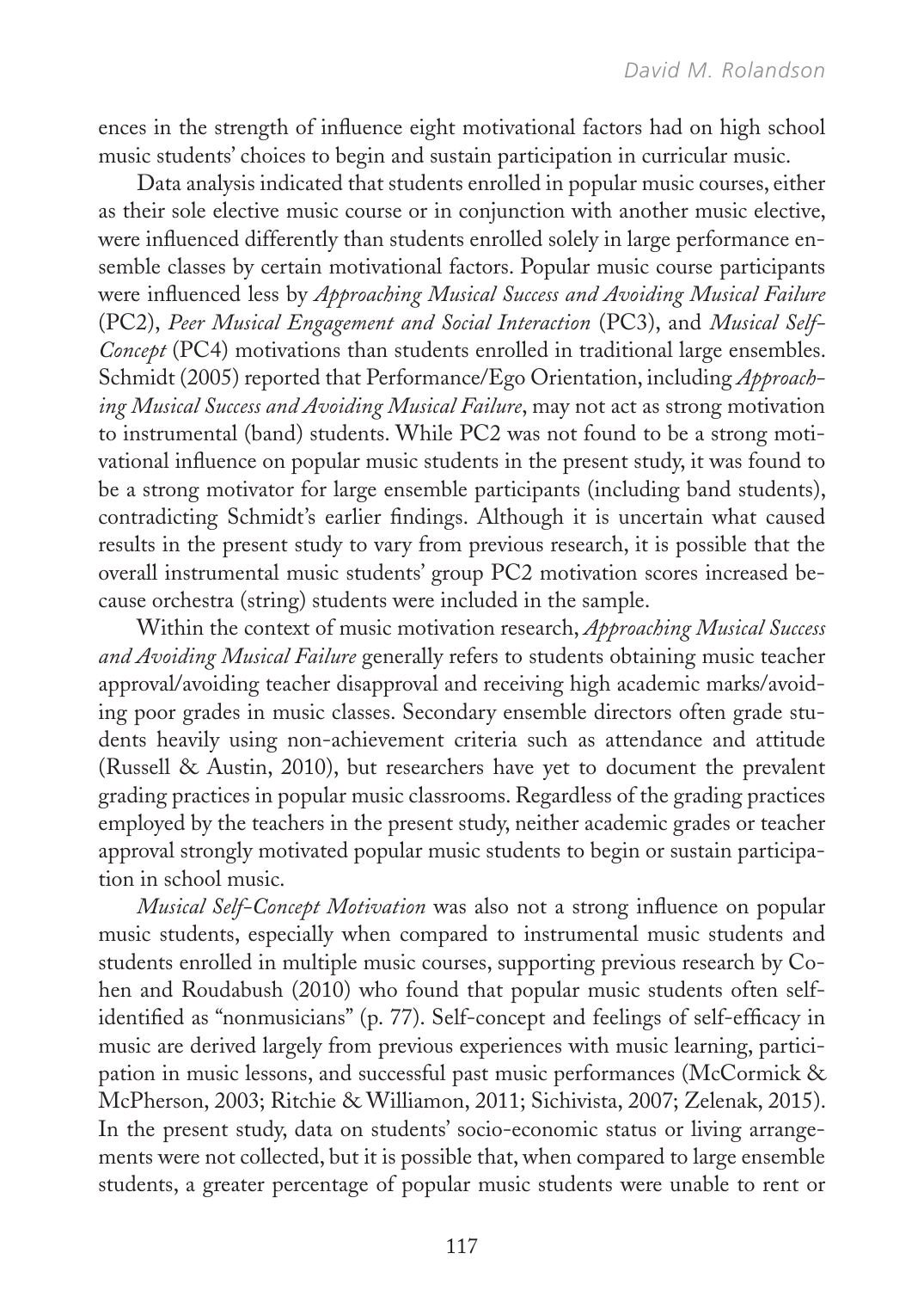purchase instruments, afford additional music lessons, or lived in home environments (e.g., apartment complexes) that were not conducive to musical practice due to noise restrictions. Such living arrangements would not be considered musically influential home environments and could explain some of the variance in both *Musical Self-Concept Motivation* scores and *Musical Background and Home Environment Motivation* scores.

It is also probable that popular music students possess a lower musical selfconcept than instrumental ensemble students because they lack opportunities to enroll in continuous, sequential music courses like their peers. Although most high school large ensemble students have participated in music since joining band, choir, or orchestra, several popular music students' likely experienced a gap in their formal music education after leaving the general music classroom in elementary school. Within their respective schools, popular music students were enrolled in the sole popular music course offered, and there were not sequential, curricular options for students wanting to continue learning beyond introductory courses. Gardner (2010) investigated a high school rock band program, and found that multiple sections of the course, divided by student ability, were necessary for popular music students to receive appropriately challenging and musically rewarding experiences they desire. Multiple course sections grouped by ability would allow students to continue participation and grow over multiple years like their peers in traditional large ensembles. Sequential instruction would also allow popular music students to interact through music and develop social (musical) identities over time which researchers have documented as positively influencing student self-concept (North & Hargreaves, 1999; Tarrant, North, & Hargreaves, 2001). Although additional self-concept motivation research is needed, it is reasonable to hypothesize that popular music students' musical self-concept would increase over time with continued instruction and performing opportunities.

The most significant and unexpected finding involving popular music course participants was that they were influenced less by *Peer Musical Engagement and Social Interaction* (PC3) motivation than all other groups of students sampled. Researchers have previously demonstrated that friendship and social relationships can be significant influences impacting students' initial and sustained music participation (Hewitt & Allan, 2012; MacIntyre, Potter, & Burns, 2012). In the genre of popular music, social interaction can be even more important than musical skill for young musicians looking to create music and form music groups together (Clawson, 1999). Therefore, it was surprising to find sampled popular music students were less influenced by PC3 than all large ensemble participants.

Prior to further discussion, it should be acknowledged that no longitudinal course observations occurred. Additionally, music teachers did not provide de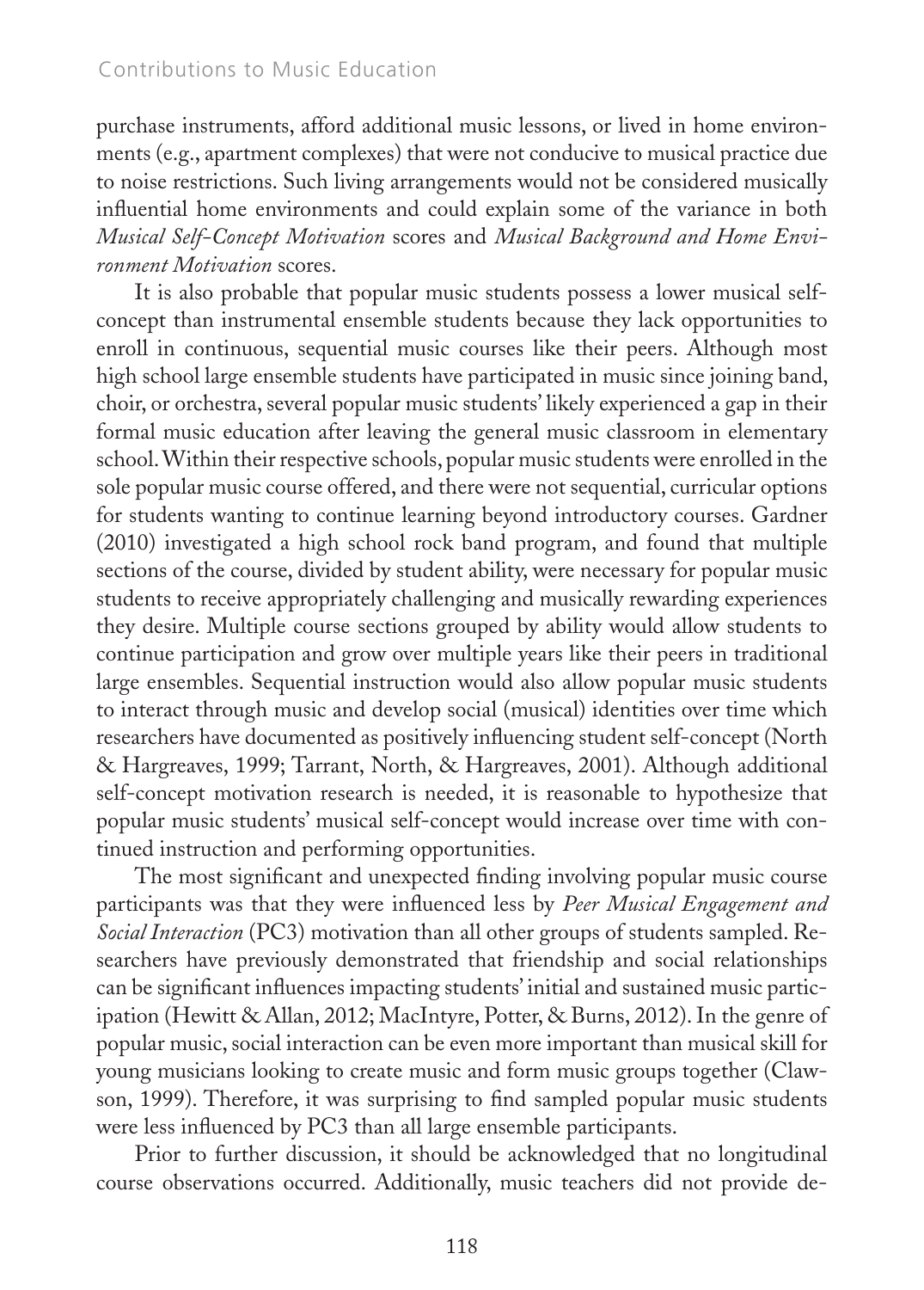tailed information (e.g., syllabi, lesson plans, unit plans) on course curricula and learning activities during this study. The suitability of popular music students for participation in this study was determined after discussions with course instructors about the general content of their respective popular music courses. From those conversations and observations made at the time of data collection, it was determined that the majority of the popular music course students sampled in the present study were engaged with music-learning and music-making as predominantly individualized activities in school. Students were playing guitars or keyboards individually (through group instruction) or creating music on computers and listening to their compositions through headphones while music teachers provided instructions and guidance.

Dammers (2010, 2012) reported that continued advancements in technology have opened the door for students to participate in school music without being members of traditional, large ensembles. It is possible that the evolution of technology and increased access to computers and music software has made music-learning and music-making an individualized activity for a portion of students interested in pursuing popular music. If some of the sampled popular music students viewed music as a non-social activity, this could account for some of the variance in their responses to PC3 variables on the MMQ. It also possible that popular music students were so strongly motivated by the course content that social motivation played a relatively insignificant role in their course enrollment choices. This possibility is supported by additional findings from the present study which indicated *Music Teacher Relationships and Course Content* (PC7) motivation to be the strongest influence over popular music students.

Perhaps the most likely explanation as to why popular music students were influenced less by *Peer Musical Engagement and Social Interaction* than their musical peers is that, at least within the schools participating in the present study, there was some disconnect between the music making in popular music courses and students' engagement with popular music outside of schools, a finding consistent with previous research. Allsup (2003) described the disconnect between school music and a student's "hidden or private musical world…[as] a false dichotomy between so-called opposing cultures" (p. 25) during his investigation of democratic music learning in an instrumental music classroom. Campbell (1995) suggested that any "rock music that 'makes it' into a school program is…often antiseptic, a pale imitation of its true colours" (p. 13) after studying the music learning that occurs during adolescent garage band rehearsals. According to Woody (2007), teachers and course design both detract from the authenticity of popular music learning, because outside of schools, students learn popular music "just by getting in there and doing it" (p. 34). Popular musicians most often learn aurally from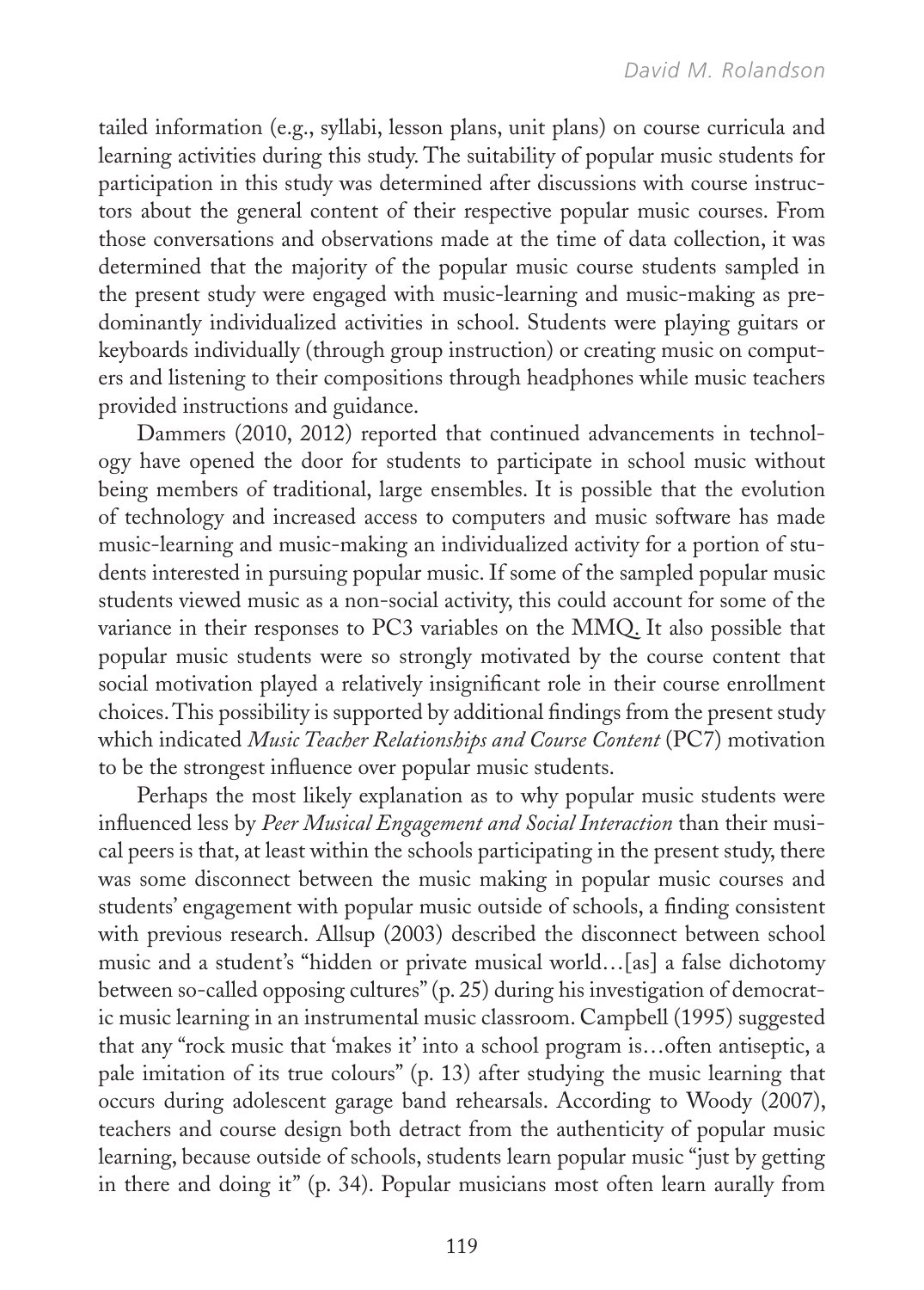- $\Box$  Special Education Methods
- □ Middle School/High School Field Experience
- □ Middle School/High School methods
- □ Elementary Methods/field experience ic Education
- $\Box$  Elementary methods
- □ Teaching English to Speakers of Other Languages (TESOL)
- □ Reading and Wings on the Conglin mitation, experimentation, conversation, and peer observa-
- □ Educatiion Ps(xdhbtagyno, 2010; Campbell, 1995; Green, 2002) rather than through formal,
- <sup>1</sup> Foundation of Education, sequential instruction in which all students learn the same skills
- $\Box$  I did not use lesson/rehearsal plans in general education courses or songs at the same time. If students perceived available popular music course
- $\Box$  Other, please specify  $\Box$ 2. In which music education courses were you asked to use lesson/rehearsal plans? (Check all that apply.) options to lack authenticity, it is very likely that there is still a population of pro-
	- Introduction to Music education to musicians in the sampled schools who have forgone and who
	- General Music Methods to lavoid school music programs until they are able to explore the
	- $\Box$  General Music Kindergarten–5
	- $\Box$  Seheral Music Supportunities and genres they desire while learning music with their friends Middle School/High School Teaching Music
	- Instrumental Material Methods is the Methods of the informal processes (Abramo, 2010;
	- □ Vocal Waterns, and Methods
	- $\Box$  I did not use lesson plan/rehearsal plans in my music education courses
	- $\Box$  Other, please specify
- 3. In which music **OD COUPS LEARS wERPS** all **ARAPS** LEGISLATIONS areas al plans? (Check all that apply.)

### □ Basic **∉or tuthe Music Education Profession**

- � Advanced Conducting
- $\Box$  Rehearsal Climis study took place at a time when music educators across the United
- **Percussion Methodse** working, perhaps harder than ever before, to realize NAfME's vi-
- □ Strings Methods  $\Box$  surings we<br>consider the sion of providing all students access to a meaningful, quality music education
	- � Woodwinds Methods (National Association for Music Education, 2011) by including popular music
	- $\Box$  Brass Nethodes and musical genres that students may consider more relevant in the school
	- <sup>1</sup> String Jephicules String Indian Contribution String to music takes less effort than studying
	- � Marching Band Techniques music in an academic setting, and it is unreasonable to assume that simply adding
	- □ Jazz Methods
- $\Box$  Sazz Menopular music courses to school curricula would cause masses of students to in-<br>  $\Box$  Other, please specify
- **I Did Not Use Lesson Lines Standard Plans September 2004**. The sample in the present 4. To what ext**entualyyomcihstlaedosixddvesnspesotta Idsigrip kuhmag is yo**lu**vanyisme?** sizes and socioeconomic

 $\frac{27}{11}$  lar music courses are intended to increase public school student access to music compositions that offered popular music courses in addition to traditional large Objective mble offerings, and approximately only 29% of students in these schools were Unit Developpolleed in music at the time of data collection. It would seem, at least within sampled schools, that high school students were indeed not flocking to newly designed, popular music courses in unprecedented numbers. However, if popuinstruction or make music education more accessible to a different population of

high school students, then curricular reform efforts might be proving successful. High school students' choices to enroll in school music courses are influenced by various motivational factors. The strongest influences for students enrolled in

band, choir, and orchestra were found to differ from students enrolled in popular music courses. As Gates (1991) suggested, there are different types of music participants seeking different outcomes from their engagement with music. Not all high school students are created alike, and a limited menu of large performance ensemble courses will never meet all of their disparate musical needs.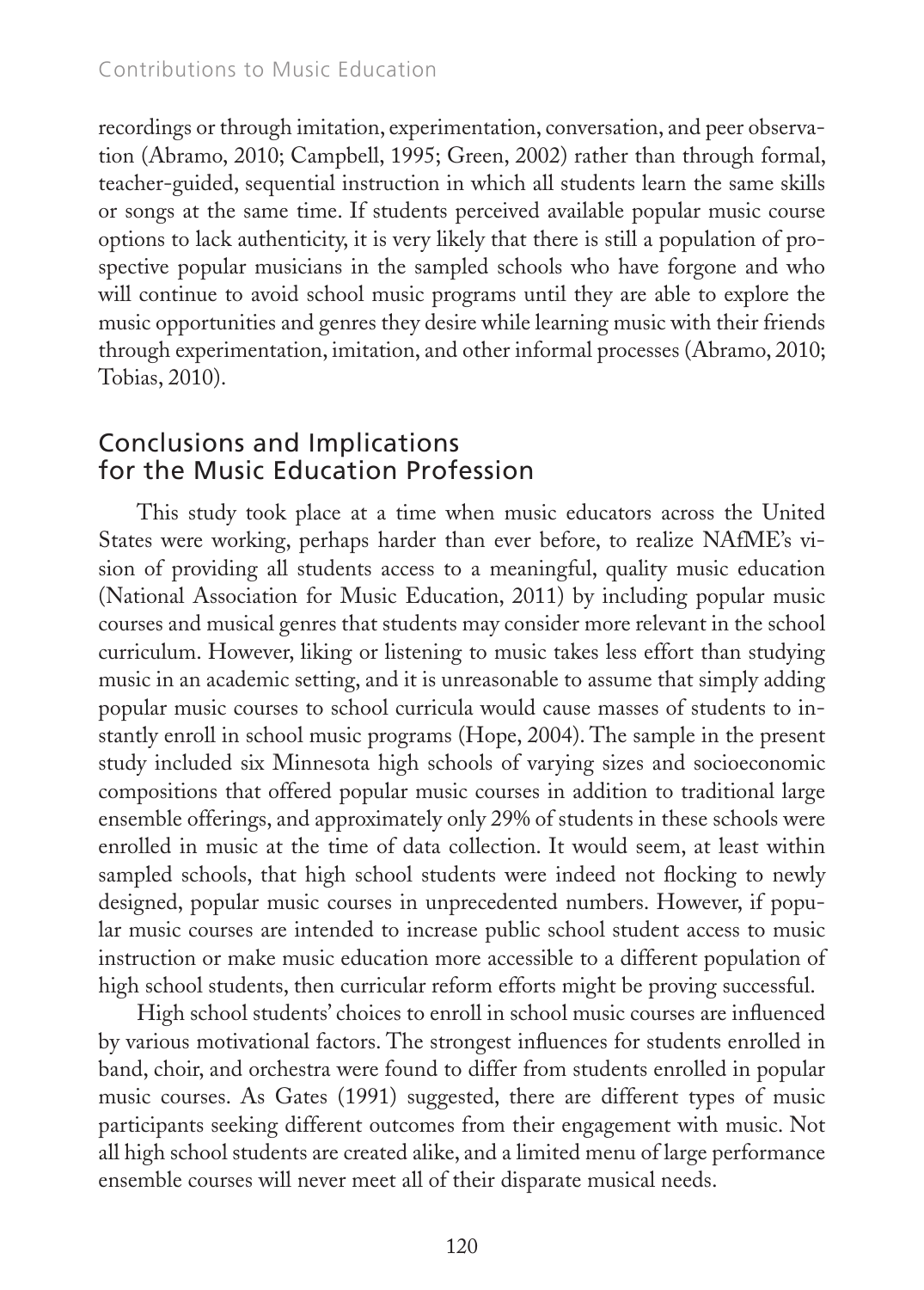According to Miksza (2013), "no one will benefit from throwing the baby out with the bathwater when it comes to [music] curricular reform" (p. 49) across the United States. Large performance ensembles continue to be places where students engage in powerful music learning and music making experiences. However, receiving a music education should not be a privilege reserved for the fortunate minority of students motivated to participate in the large performance ensembles traditionally offered in schools. As long as music education remains an elective choice in high schools, music educators may never realize the goal of a quality music education for all students. However, failure to expand high school music curricula to attract students not motivated to participate in traditional music learning experiences will most certainly result in the profession never reaching this goal.

# References

- Abramo, J. (2010). Guitar class and the popular music ensemble. In Clements, A. C. (Ed.), *Popular approaches in music education: Case studies from the field* (pp. 15-27). New York, NY: Rowman & Littlefield.
- Abril, C. R., & Gault, B. (2008). The state of music in secondary schools: The principal's perspective. *Journal of Research in Music Education, 56* (1), 68-81. doi: 10.1177/0022429408317516
- Allsup, R. E. (2003). Mutual learning and democratic action in instrumental music education. *Journal of Research in Music Education, 54*(1), 24-37. doi: 10.2307/3345646
- Asmus, E. P. (1986). Student beliefs about the causes of success and failure in music: A study of achievement motivation. *Journal of Research in Music Education, 34*(4), 262-278. doi: 10.2307/3345260
- Asmus, E. P. (1994). Motivation in music teaching and learning. *Quarterly Journal of Music Teaching and Learning, 5*(4), 5-32.
- Asmus, E. P., & Harrison, C. S. (1990). Characteristics of motivation and musical aptitude of undergraduate nonmusic majors. *Journal of Research in Music Education, 38*(4), 258-268. doi: 10.2307/3345223
- Atlas, G. A., Taggert, T., & Goodell, D. J. (2004). The effects of sensitivity to criticism on motivation and performance in music students. *British Journal of Music Education, 21*(1), 81-87. doi: 10.1017/S0265051703005540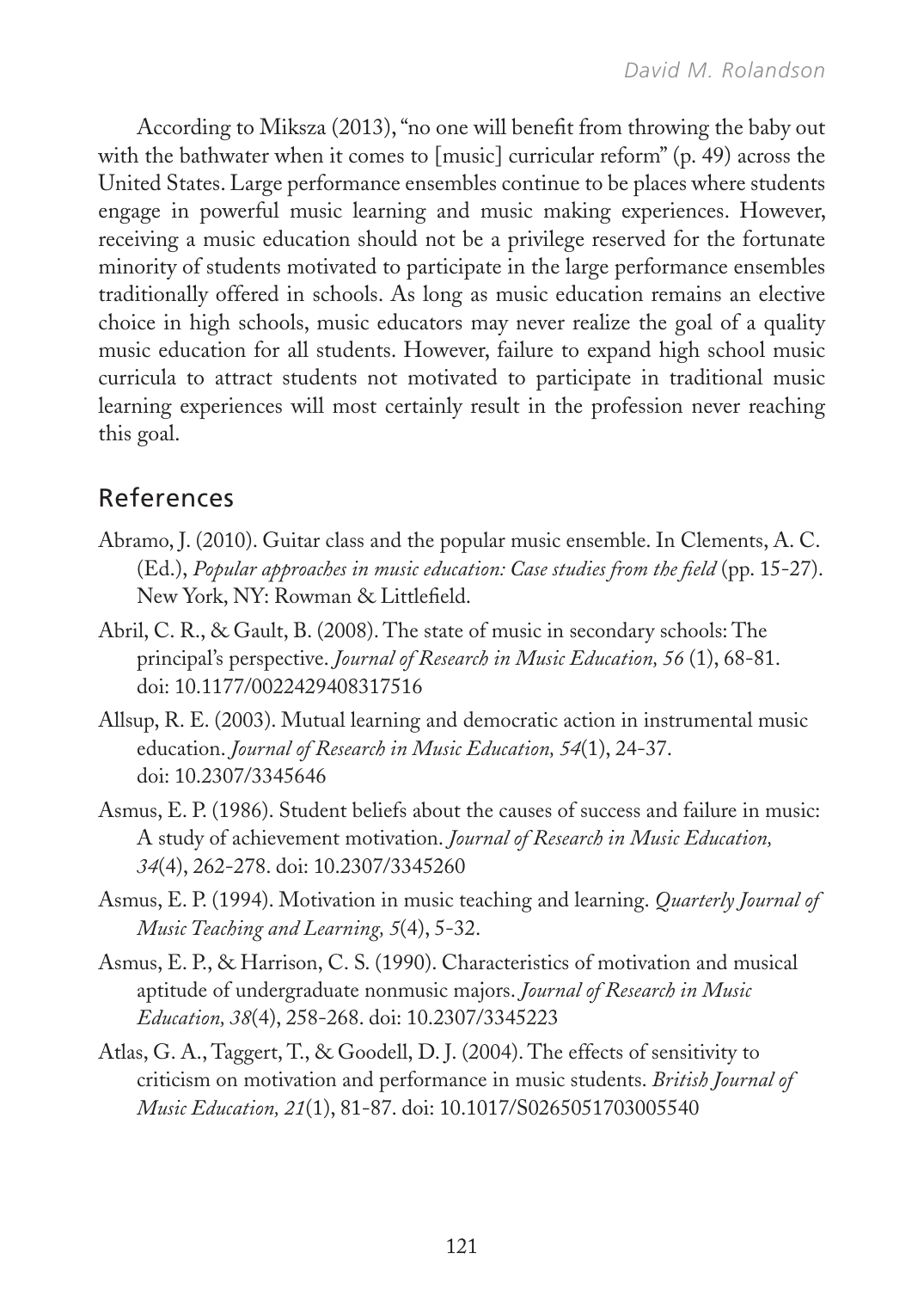- Austin, J. R., & Vispoel, W. P. (1998). How American adolescents interpret success and failure in classroom music: Relationships among attributional beliefs, self-concept and achievement. *Psychology of Music, 26*, 26-45. doi: 10.1177/0305735698261004
- Brand, M. (1986). Relationship between home musical environment and selected musical attributes of second-grade children. *Journal of Research in Music Education, 34*(2), 111-120. doi: 10.2307/3344793
- Campbell, D. L. (2009). *Relationships among middle school students' music possible self beliefs and their music participation* (Doctoral dissertation, Pennsylvania State University). Retrieved from ProQuest Dissertations and Theses database. (UMI No. 3380884)
- Campbell, P. S. (1995). Of garage bands and song-getting: The musical development of young rock musicians. *Research Studies in Music Education, 4*, 12-20. doi: 10.1177/1321103X9500400103
- Clawson, M. A. (1999). Masculinity and skill acquisition in the adolescent rock band. *Popular Music, 18*(1), 99-114. doi: 10.1017/S0261143000008746
- Cohen, M. L., & Roudabush, C. (2010). Music tech, adaptive music, and Rock Band 101: Engaging middle school-age students in general music class. In A. C. Clements (Ed.), *Popular approaches in music education: Case studies from the field* (pp. 67-82). New York, NY: Rowman & Littlefield.
- Dammers, R. J. (2010). A case study of the creation of a technology-based music course. *Bulletin of the Council for Research in Music Education, 186*, 55-65. https://www.jstor.org/stable/41110434
- Dammers, R. J. (2012). Technology-based music classes in high schools in the United States. *Bulletin of the Council for Research in Music Education, 194*, 73-90. doi: 10.5406/bulcouresmusedu.194.0073
- Davidson, J. W., Sloboda, J. A., & Howe, M. J. A. (1995). The role of parents and teachers in the success and failure of instrumental learners. *Bulletin of the Council for Research in Music Education, 127*, 40-44. https://www.jstor.org/ stable/40318764
- Denissen, J. J. A., Zarrett, N. R., & Eccles, J. S. (2007). I like to do it, I'm able, and I know I am: Longitudinal couplings between domain-specific achievement, selfconcept, and interest. *Child Development, 78*(2), 430-447. doi:10.1111/j.1467- 8624.2007.01007.x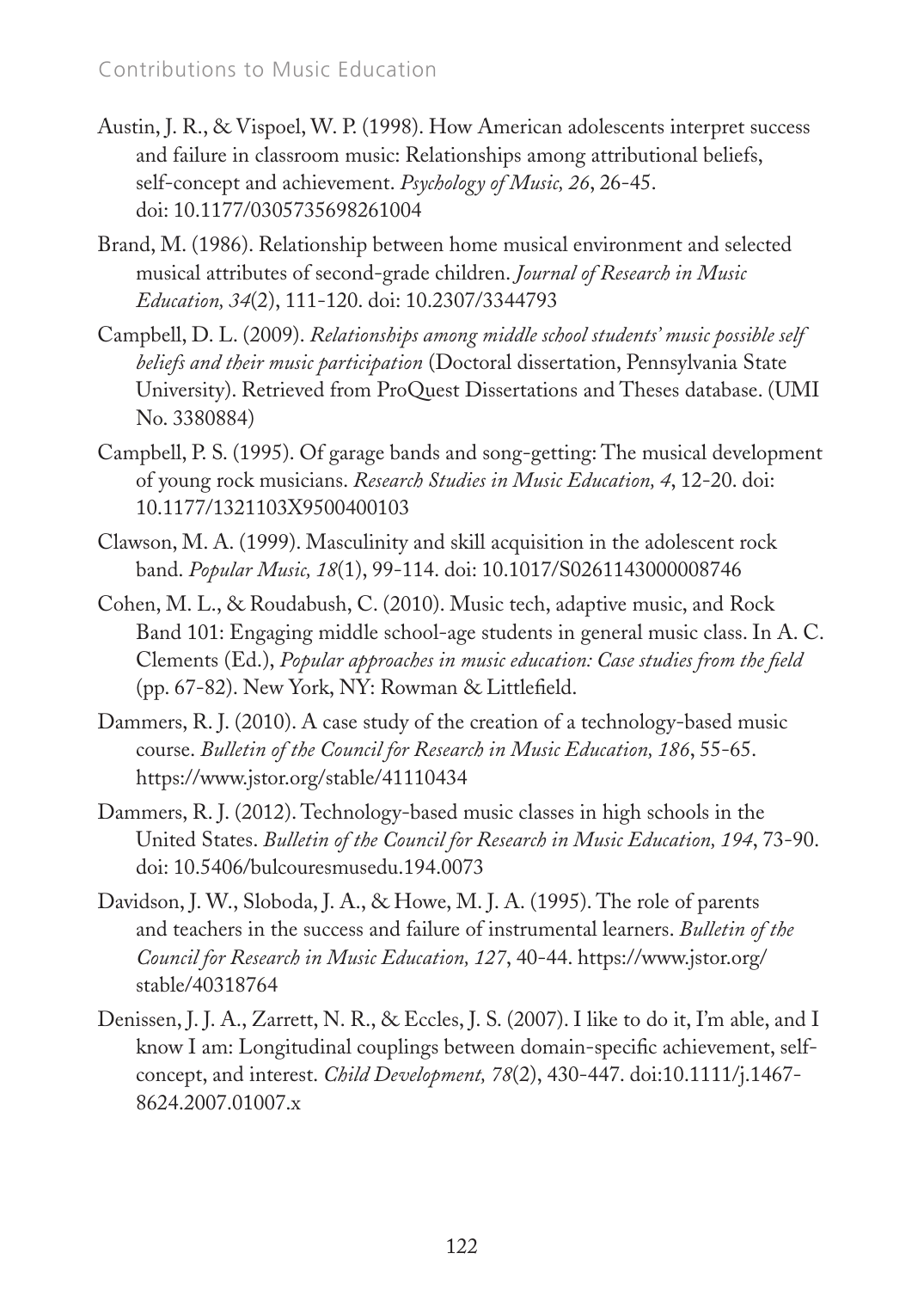- Driscoll, J. (2009). 'If I play my sax my parents are nice to me': Opportunity and motivation in musical instrument and singing tuition. *Music Education Research, 11*(1), 37-55. doi: 10.1080/14613800802547722.
- Duke, R. A., & Henniger, J. C. (1998). Effects of verbal corrections on student attitude and performance. *Journal of Research in Music Education, 46*(4), 482-496. doi: 10.2307/3345345
- Eccles, J., Wigfield, A., Harold, R. D., & Blumenfeld, P. (1993). Age and gender differences in children's self-and task perceptions during elementary school. *Child Development, 64*(3), 840-847. doi:10.1111/j.1467-8624.1993.tb02946.x
- Elpus, K. (2014). Evaluating the effect of No Child Left Behind on U.S. music course enrollments. *Journal of Research in Music Education, 62*(3), 215-233. doi: 10.1177/0022429414530759
- Gardner, R. (2010). Rock 'n' roll high school: A genre comes of age in the curriculum. In A. C. Clements (Ed.), *Popular approaches in music education: Case studies from the field* (pp. 83-93). New York, NY: Rowman & Littlefield.
- Gates, J. T. (1991). Music participation: Theory, research, and policy. *Bulletin of the Council for Research in Music Education, 109*, 1-35. https://www.jstor.org/ stable/40318446
- Green, L. (2002). *How popular musicians learn: A way ahead for music educatio*n. Burlington, VT: Ashgate Publishing.
- Hewitt, A., & Allan, A. (2012). Advanced youth music ensembles: Experiences of, and reasons for, participation. *International Journal of Music Education, 31*(3), 257-272. doi: 10.1177/0255761411434494
- Hope, S. (2004, November). *Creating a positive future for P-12 music education*. Paper presented at the National Association of Schools of Music Annual Meeting, San Diego, CA.
- Horn, J. L. (1965). A rationale and test for the number of factors in factor analysis. *Psychometrika, 30*, 179-185. doi: 10.1007/BF02289447
- Kratus, J. (2007). Music education at the tipping point. *Music Educators Journal, 94*(2), 42-48. doi: 10.1177/002743210709400209
- MacIntyre, P. D., Potter, G. K., & Burns, J. N. (2012). The socio-educational model of music motivation. *Journal of Research in Music Education, 60*(2), 129-144. doi: 10.1177/0022429412444609
- Markus, H., & Nurius, P. (1986). Possible selves. *American Psychologist, 41*(9), 954-969. https://cursa.ihmc.us/rid=1LQJK1Z9J-16LFNTG-39MK/Possible%20Selves% 20ARTICLE.pdf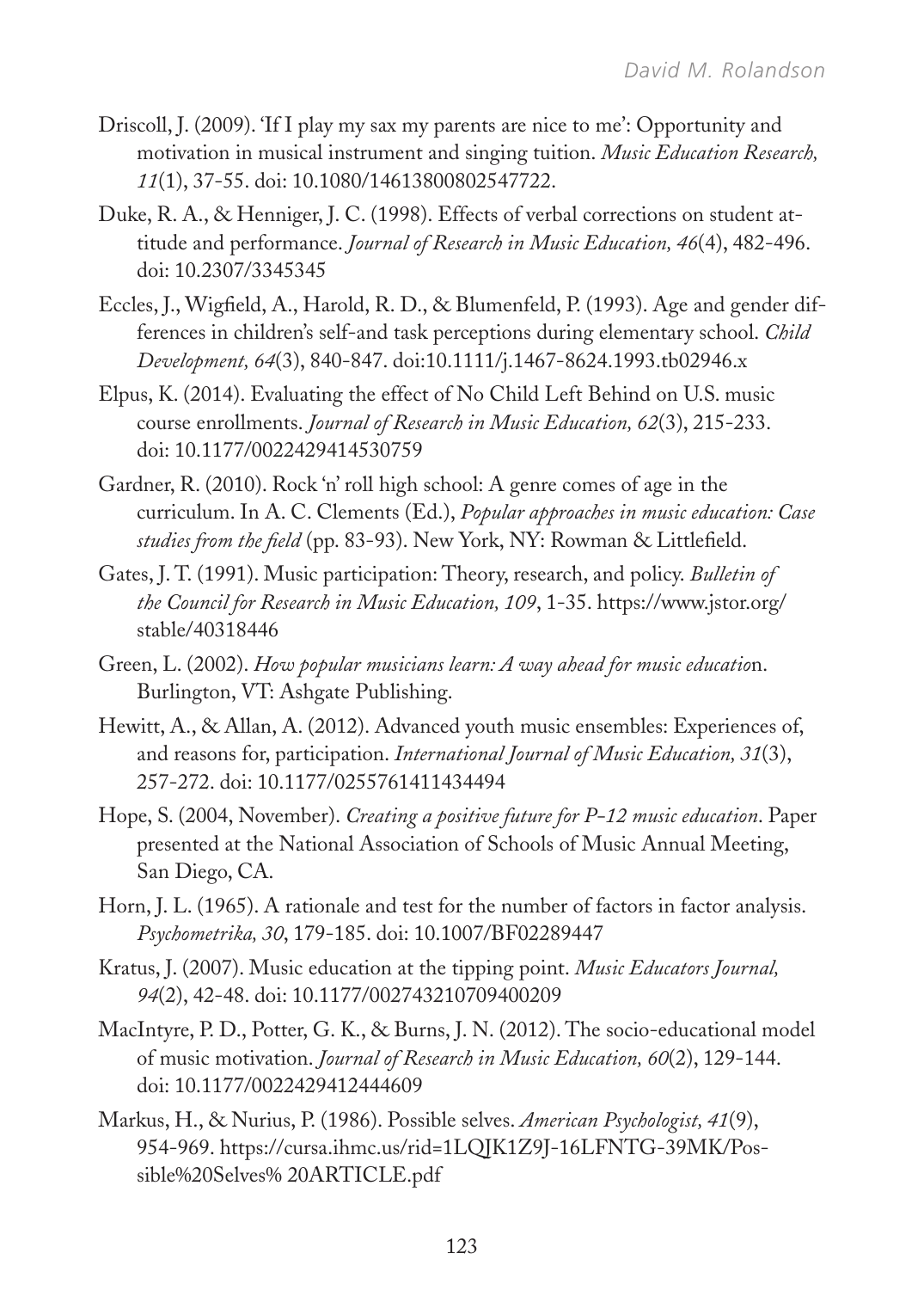- Marsh, H. W., Craven, R. G., Hinkley, J. W., & Debus, R. L. (2003). Evaluation of the big-two-factor theory of academic motivation orientations: An evaluation of jingle-jangle fallacies. *Multivariate Behavioral Research, 38*(2), 189-224. doi: 10.1207/S15327906MBR3802\_3
- Martin, L. (2012). The musical self-efficacy beliefs of middle school band students: An investigation of sources, meanings, and relationships with attributions for success and failure. *Bulletin of the Council for Research in Music Education, 191,* 45-60. doi: 10.5406/bulcouresmusedu.191.0045
- McCormick, J., & McPherson, G. (2003). The role of self-efficacy in a musical performance examination: An exploratory structural equation analysis. *Psychology of Music, 31*(1), 37-51. doi: 10.1177/0305735603031001322
- Miksza, P. (2013). The future of music education: Continuing the dialogue about curricular reform. *Music Educators Journal, 99*(45), 45-50. doi: 10.1177/0027432113476305
- National Association for Music Education (2011). *National Association for Music Education Strategic Plan*. Retrieved from National Association for Music Education Website: http://www.nafme.org/wp-content/files/2014/06/ 2011stratplanfinal2.pdf
- North, A. C., & Hargreaves, D. J. (1999). Music and adolescent identity. *Music Education Research, 1*(1), 75-92. doi: 10.1080/1461380990010107
- Pallant, J. (2010). *SPSS survival manual* (4th ed.). Berkshire, ENG: McGraw-Hill.
- Parsad, B., & Spiegelman, M. (2012). *Arts education in public elementary and secondary schools: 1999-2000 and 2009-10*. Washington, DC: National Center for Education Statistics.
- Ritchie, L., & Williamon, A. (2011). Primary school children's self-efficacy for music learning. *Journal of Research in Music Education, 59*(2), 146-161. doi: 10.1177/0022429411405214
- Russell, J. A., & Austin, J. R. (2010). Assessment practices of secondary music teachers. *Journal of Research in Music Education, 58*(1), 37-54. doi: 10.1177/0022429409360062
- Schmidt, C. P. (2005). Relations among motivation, performance achievement, and music experience variable in secondary instrumental music students. *Journal of Research in Music Education, 53*(2), 134-147. doi: 10.1177/002242940505300204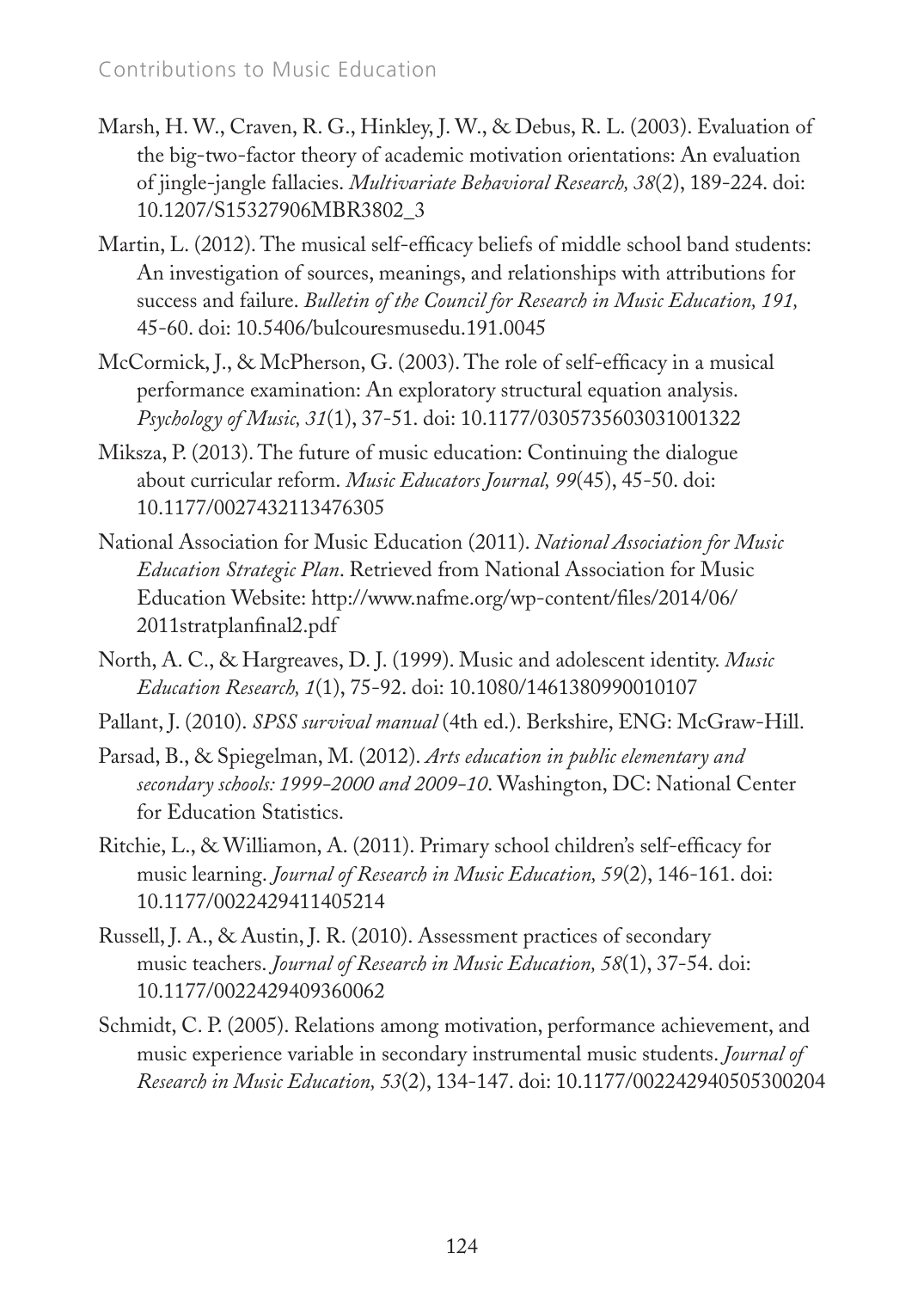- Schmidt, C. P., Zdzinski, S. F., & Ballard, D. L. (2006). Motivation orientations, academic achievement, and career goals of undergraduate music education majors. *Journal of Research in Music Education, 54*(2), 138-153. doi: 10.1177/002232940605400205
- Schnare, B., MacIntyre, P., & Doucette, J. (2012). Possible selves as a source of motivation for musicians. *Psychology of Music, 40*(1), 94-111. doi: 10.1177/ 0305735610391348
- Sichivista, V. O. (2007). The influences of parents, teachers, peers, and other factors on students' motivation in music. *Research Studies in Music Education, 29*(1), 55-68. doi: 10.1177/1321103X07087568
- Sloboda, J. A., & Howe, M. J. A. (1991). Biographical precursors of musical excellence: An interview study. *Psychology of Music, 19*, 3-21. doi: 10.1177/0305735691191001
- Smith. B. P. (2011). Motivation to learn music. In R. Colwell & P. R. Webster (Eds.), *MENC handbook of research on music learning: Volume 1: Strategies* (p. 265-299). New York, NY: Oxford University Press.
- Stewart, C. (1991). *Who takes music? Investigating access to high school music as a function of social and school factors* (Doctoral dissertation, University of Michigan). Retrieved from ProQuest Dissertations and Theses database. (UMI No. 9208660)
- Svengalis, J. N. (1978). *Music attitude and the preadolescent male* (Doctoral dissertation, University of Iowa). Retrieved from ProQuest Dissertations and Theses database. (UMI No. 7902953).
- Tabachnick, B. G., & Fidell, L. S. (2013). *Using multivariate statistics* (6th ed.). Upper Saddle River, NJ: Pearson Education.
- Tarrant, M., North, A. C., & Hargreaves, D. J. (2001). Social categorization, selfesteem, and the estimated musical preferences of male adolescents. *The Journal of Social Psychology, 141*(5), 565-581. doi: 10.1080/00224540109600572
- Tobias, E. (2010). *Crossfading and plugging in: Secondary students engagement and learning in a songwriting and technology class* (Doctoral dissertation, Northwestern University). Retrieved from ProQuest Dissertations and Theses database. (UMI No. 3402496)
- Watkins, M. W. (2000). *Monte Carlo PCA for parallel analysis* [computer software]. State College, PA: Ed & Psych Associates.